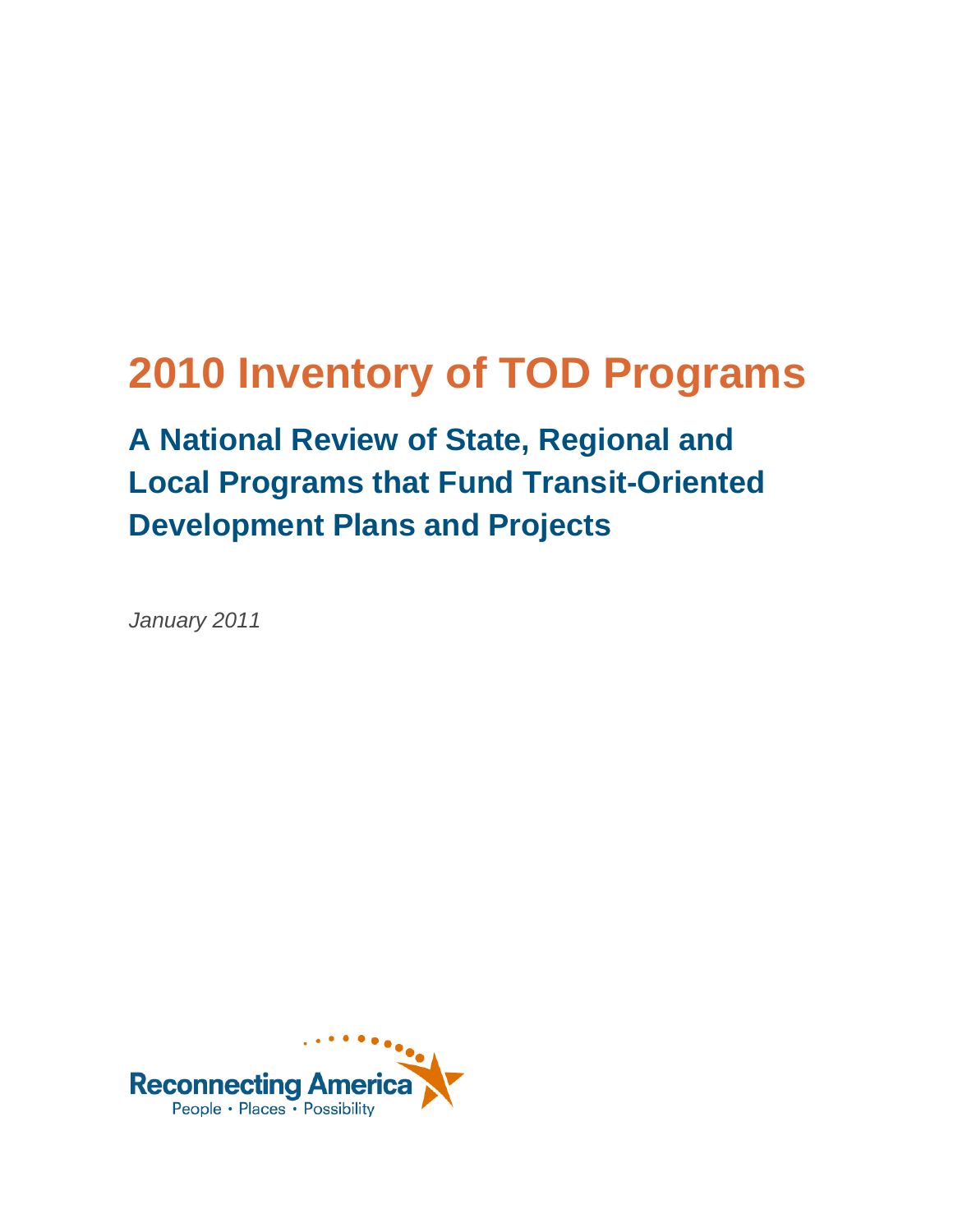**Reconnecting America** is a national nonprofit that is helping to transform promising ideas into thriving communities – where transportation choices make it easy to get from place to place, where businesses flourish, and where people from all walks of life can afford to live, work and visit. At Reconnecting America we not only develop research and innovative public policy, we also build the on-the-ground partnerships and convene the players necessary to accelerate decisionmaking.

This research was made possible by support from the Ford Foundation and the Surdna Foundation. This report was written by Alia Anderson and Sasha Forbes, with contributions from Annie Finkenbinder and Bill Sadler.

**Reconnecting America, Washington DC** 1707 L Street, N.W., Suite 210 436 14<sup>th</sup> Street, Suite 1005 Washington, D.C. 20036 Oakland, CA 94612 **T** 202-429-6990 **F** 202-315-3508

**Reconnecting America, Oakland T** 510-268-8602 **F** 510-268-8673

**Reconnecting America, Denver** 899 Logan Street, Suite 300 Denver, CO 80203 **T** 303-861-1421 **F** 303-573-1574

**www.reconnectingamerica.org**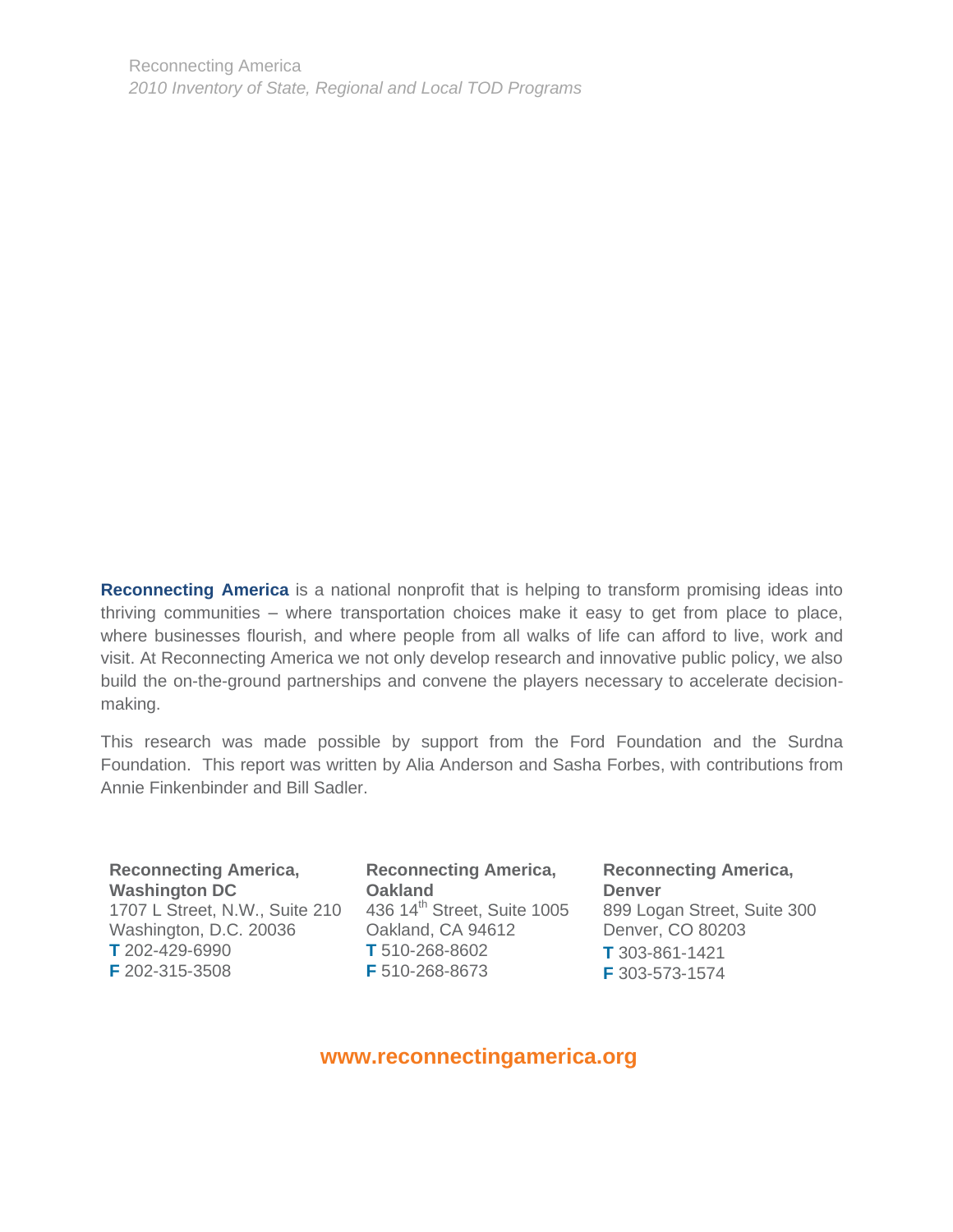# **Table of Contents**

| Table 2. State-level Programs that Provide Grants, Loans, Tax Credits or Direct          |  |
|------------------------------------------------------------------------------------------|--|
|                                                                                          |  |
|                                                                                          |  |
|                                                                                          |  |
|                                                                                          |  |
|                                                                                          |  |
|                                                                                          |  |
|                                                                                          |  |
|                                                                                          |  |
|                                                                                          |  |
|                                                                                          |  |
| Table 3: Regional and Transit Agency Policies that Provide Grants, Loans, Tax Credits or |  |
|                                                                                          |  |
|                                                                                          |  |
|                                                                                          |  |
|                                                                                          |  |
|                                                                                          |  |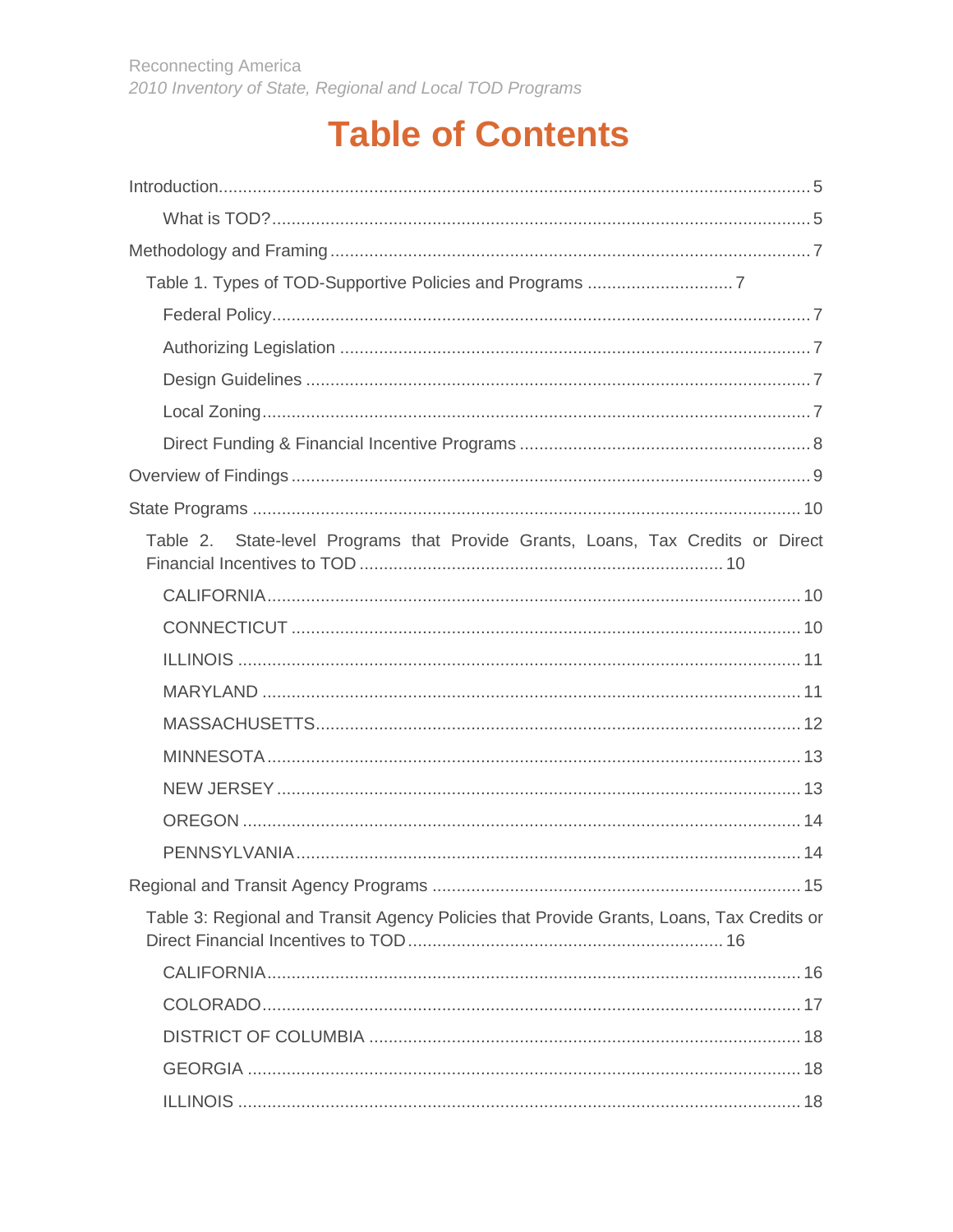Reconnecting America

|  |  |  |  | 2010 Inventory of State, Regional and Local TOD Programs |
|--|--|--|--|----------------------------------------------------------|
|--|--|--|--|----------------------------------------------------------|

| Table 4: Local Programs that Provide Grants, Loans, Tax Credits or Direct Financial |  |
|-------------------------------------------------------------------------------------|--|
|                                                                                     |  |
|                                                                                     |  |
|                                                                                     |  |
|                                                                                     |  |
|                                                                                     |  |
|                                                                                     |  |
|                                                                                     |  |
|                                                                                     |  |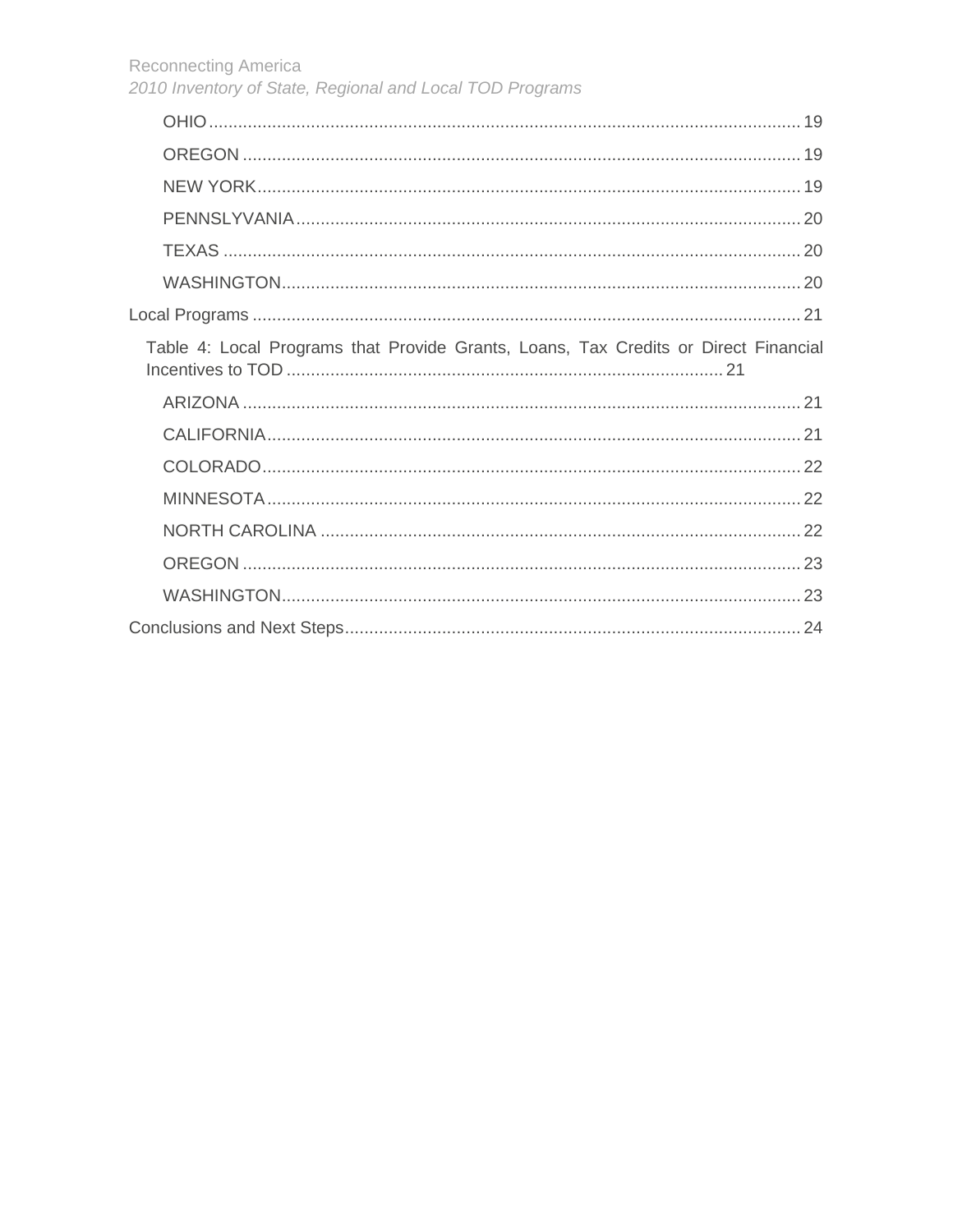## <span id="page-4-0"></span>**Introduction**

Transit-Oriented Development (TOD) is a community development model that continues to gain momentum in the United States, as states, regions and localities seek to build healthier communities and stronger economies while reducing their carbon footprint. TOD can deliver a range of benefits, from reduced household driving to improved community walkability and lowered regional greenhouse gases. However, it can be a challenging development model to implement. Barriers to accomplishing quality TOD include:

- high land costs near transit;
- complexity of building mixed-use projects;
- lack of adequate infrastructure;
- difficulty in achieving revitalization without gentrification;
- high cost of building infill, at greater densities and of providing affordable housing;
- community opposition; and,
- lack of supportive TOD policies at all levels.

Many of these barriers relate to the need for increased public and private funding for planning, land acquisition, infrastructure, construction and maintenance of transit-oriented development projects. To address this challenge, many state entities, transit agencies, metropolitan planning organizations, and local municipalities offer programs that provide financial incentives for transit-oriented development. In 2010, Reconnecting America conducted an inventory of such programs, the result of which is presented in this paper. **The scope of this effort was not to compile all policies that support TOD, such as zoning codes, joint development policies or authorizing legislation, but to focus on ongoing, institutionalized programs that provide grants, loans, tax credits or** 



#### **WHAT IS TOD?**

*Transit-oriented development is a mixture of housing, retail and/or commercial development and amenities integrated into a walkable neighborhood and located within a half-mile of quality public transportation. Some of the benefits of TOD include:*

- *Reduced vehicle miles traveled (VMT) and thereby lowered regional congestion, air pollution and greenhouse gas emissions*
- *Walkable communities that accommodate more healthy and active lifestyles*
- *Increased transit ridership and fare revenue*
- *Potential for added value created through increased and/or sustained property values where transit investments have occurred*
- *Improved access to job centers and economic opportunity for low-income people and working families*
- *Expanded mobility choices that reduce dependence on the automobile, reduce transportation costs and free up household income for other purposes*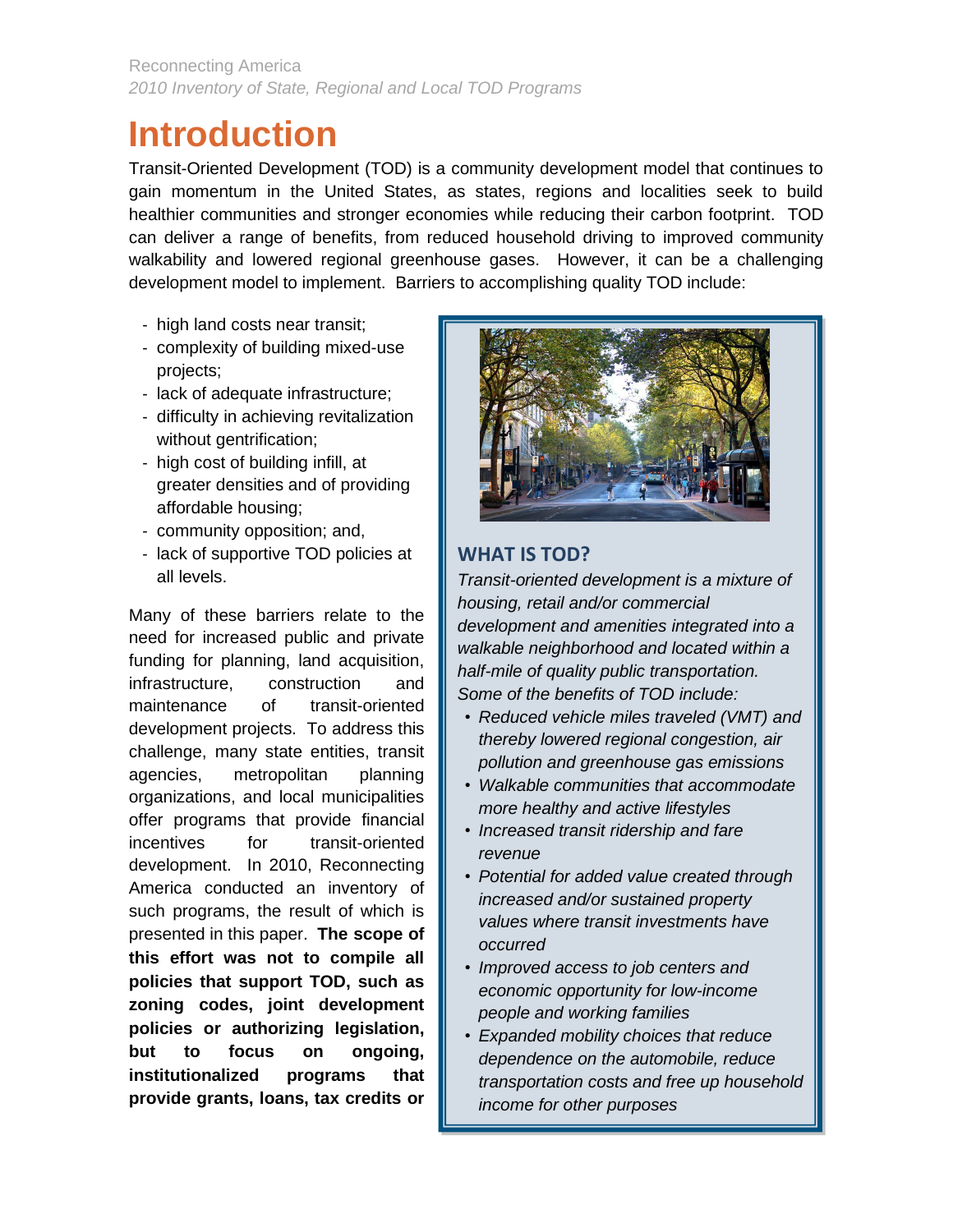**direct financial incentives to TOD plans or projects.** Because these programs are adopted and amended frequently, this compilation reflects a snapshot in time and should be used to give the reader an understanding of the types of policies that exist, not to provide an exhaustive and final list. Reconnecting America aims to use the content presented here to develop an interactive web tool that will include a broader set of policies and can be updated to ensure ongoing accuracy.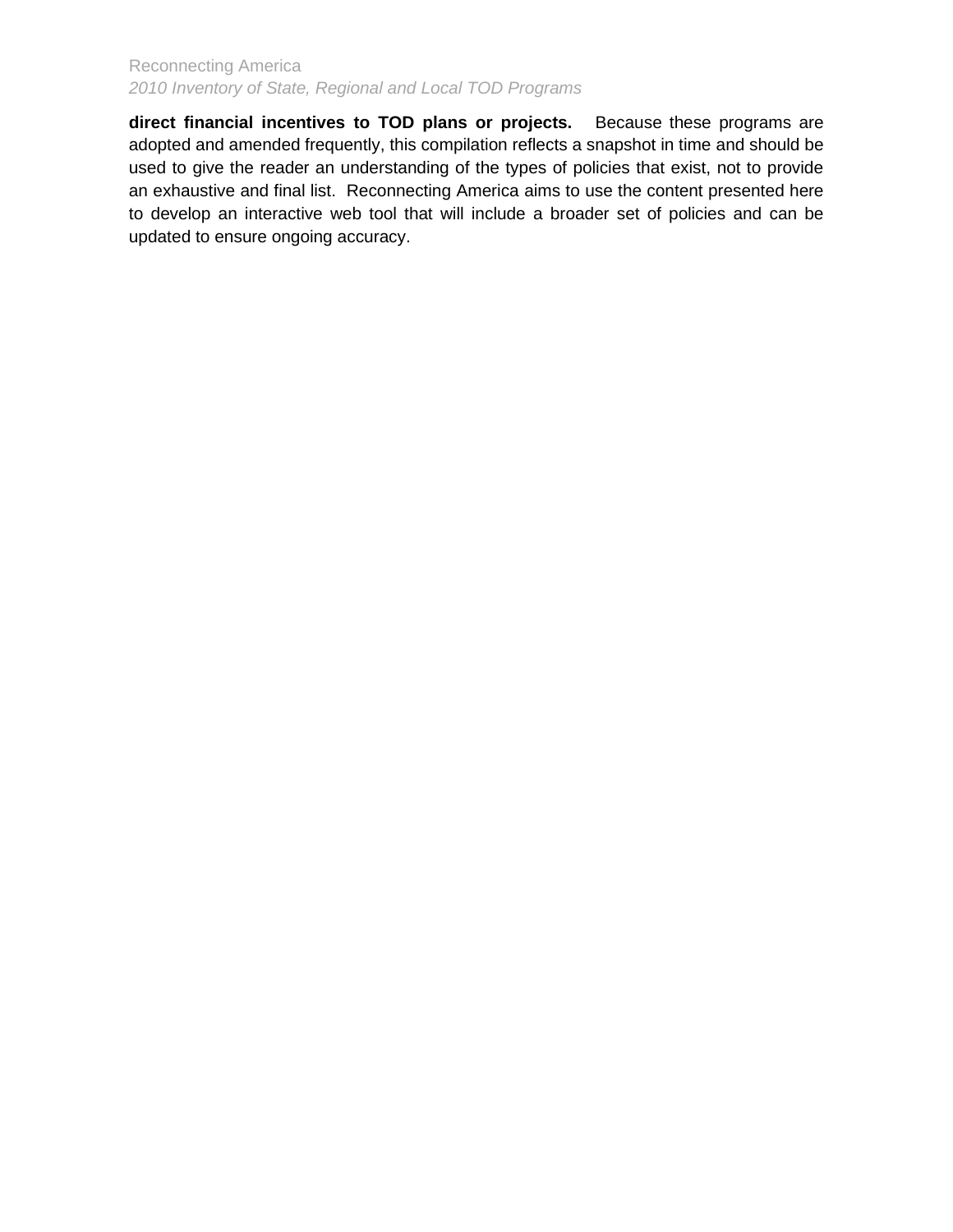# <span id="page-6-0"></span>**Methodology and Framing**

To conduct this inventory, the project team used web-based research, in-person interviews, and experience learned through Reconnecting America's technical assistance work in regions and cities across the U.S. Proposed policies that have not yet been adopted or authorized were not included. Policies that fit within the scope of this effort were sorted into state, regional (which includes transit-agency policies) and local policies.

While the scope of this effort was narrowly focused on state, regional and local programs that support TOD through direct funding or financial incentives, it is important to note that there are many other types of policies that can support the development of TOD (see examples in Table 1).

<span id="page-6-5"></span><span id="page-6-4"></span><span id="page-6-3"></span><span id="page-6-2"></span><span id="page-6-1"></span>

|                             | Table 1. Types of TOD-Supportive Policies and Programs                                                                                                                                                                                                                                                                                                                                                                                                                                                                                                                                                                                                                                                                                                       |
|-----------------------------|--------------------------------------------------------------------------------------------------------------------------------------------------------------------------------------------------------------------------------------------------------------------------------------------------------------------------------------------------------------------------------------------------------------------------------------------------------------------------------------------------------------------------------------------------------------------------------------------------------------------------------------------------------------------------------------------------------------------------------------------------------------|
| <b>Federal Policy</b>       | There are a number of Federal programs that currently support (or can be<br>used to support) planning for or building TOD. Examples include the New<br>Starts transit capital program, which awards points in the application<br>process to proposed transit projects with transit-supportive land use<br>characteristics, and the Low Income Housing Tax Credit program, which<br>allows states to adopt criteria that prioritize affordable housing projects<br>located near transit. For more information on opportunities within Federal<br>policy to increase support for transit-oriented development, see "Realizing<br>the Potential for Sustainable, Equitable TOD," Reconnecting America,<br>June 2009 (available at www.reconnectingamerica.org). |
| Authorizing<br>Legislation  | Many states have adopted legislation that establishes authority for<br>localities to create TOD districts or special zones that can enact tax<br>increment financing, be prioritized for transportation funds or receive<br>other benefits. For example, the California Transit Development Planning<br>Act of 1994 (California Code, Section 65460) allows cities and counties to<br>designate transit villages within $\frac{1}{2}$ mile of transit stations and makes<br>these districts eligible for transportation funding, gives them access to<br>expedited permitting and encourages localities to enact density bonuses<br>there.                                                                                                                   |
| Design<br><b>Guidelines</b> | States, regions, cities or transit agencies can adopt guidelines that outline<br>an agency's support for TOD and give recommended land uses and<br>design characteristics in TOD zones. For example, the Florida DOT is<br>developing TOD Design Guidelines to aid to local governments and public<br>agencies in planning for and implementing transit, with a particular focus<br>urban<br>policies<br>transit<br>land<br>and<br>design<br>in<br>corridors.<br>use<br>on<br>(www.floridatod.com)                                                                                                                                                                                                                                                           |
| Local Zoning                | TOD-supportive zoning will vary depending on the local context but<br>typically includes higher density, mixed-use development, reduced                                                                                                                                                                                                                                                                                                                                                                                                                                                                                                                                                                                                                      |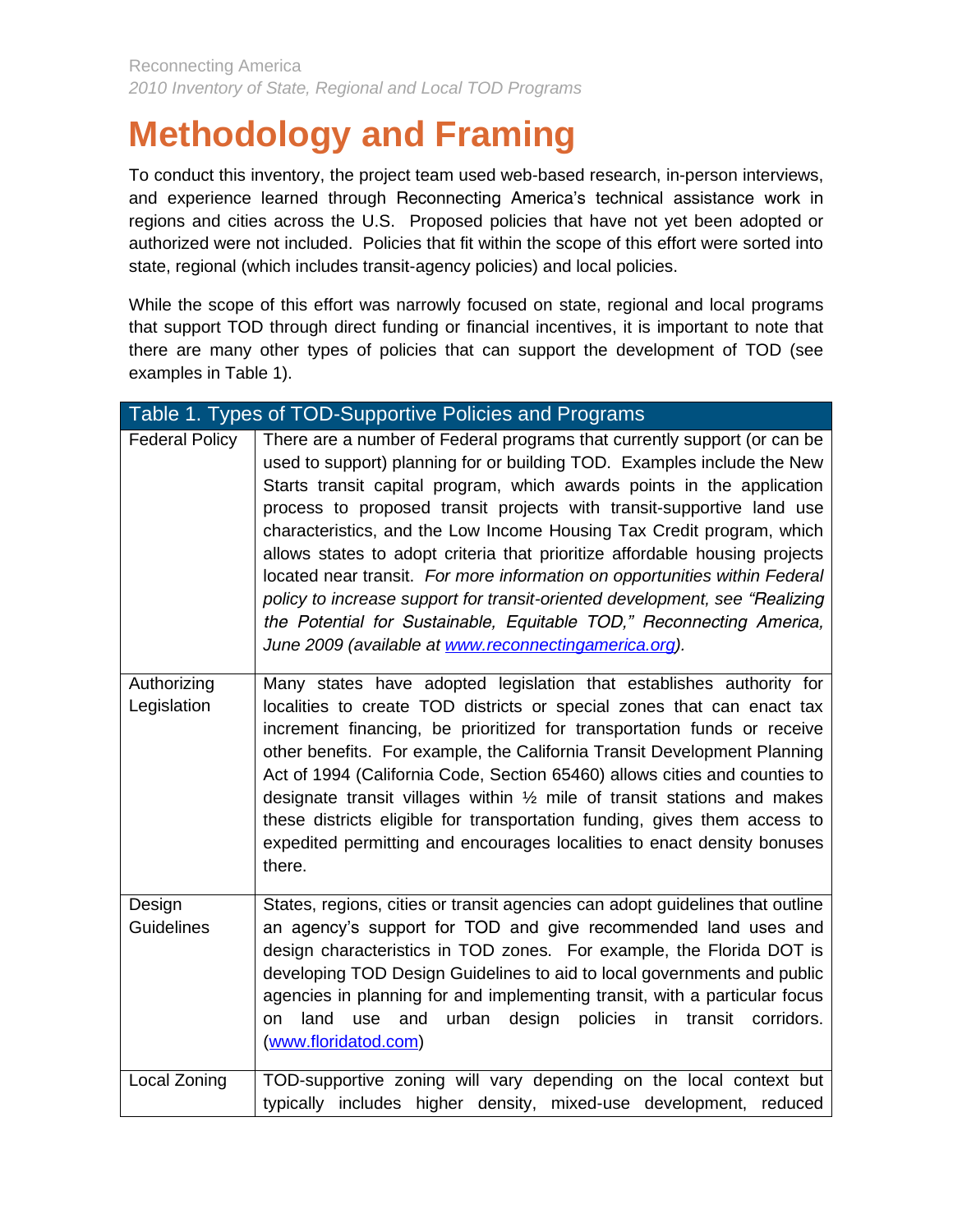<span id="page-7-0"></span>

|                      | parking requirements and/or special affordable housing policies near<br>transit.                                                                                                                                                                                                                                                                                           |  |  |  |
|----------------------|----------------------------------------------------------------------------------------------------------------------------------------------------------------------------------------------------------------------------------------------------------------------------------------------------------------------------------------------------------------------------|--|--|--|
| <b>Direct</b>        | This category of policies/programs is the focus of this report.                                                                                                                                                                                                                                                                                                            |  |  |  |
| <b>Funding &amp;</b> | Programs that provide grants, loans, tax credits, or direct financial                                                                                                                                                                                                                                                                                                      |  |  |  |
| <b>Financial</b>     | incentives to TOD projects or plans have been sorted into three                                                                                                                                                                                                                                                                                                            |  |  |  |
| <b>Incentive</b>     | categories:                                                                                                                                                                                                                                                                                                                                                                |  |  |  |
| <b>Programs</b>      | Planning – funds to conduct corridor, district or station-area TOD<br>$\mathcal{L}_{\mathcal{A}}$<br>planning.<br>Implementation – funds for construction of<br>$\Box$<br>projects<br>or<br>infrastructure in a TOD district.<br>Property Acquisition – funds dedicated to acquiring property or<br>$\mathcal{L}_{\mathcal{A}}$<br>land banking in locations near transit. |  |  |  |

The next step in this effort is to create an online searchable database of TOD-supportive programs and policies. The primary audience will be planners and policy-makers looking to implement TOD programs in their jurisdiction, who will benefit from examples and links to programs that operate in similar scales and contexts. Most importantly, this tool will be designed as an open-source, user-driven resource – where users are able to contribute new programs and expand the resource over time.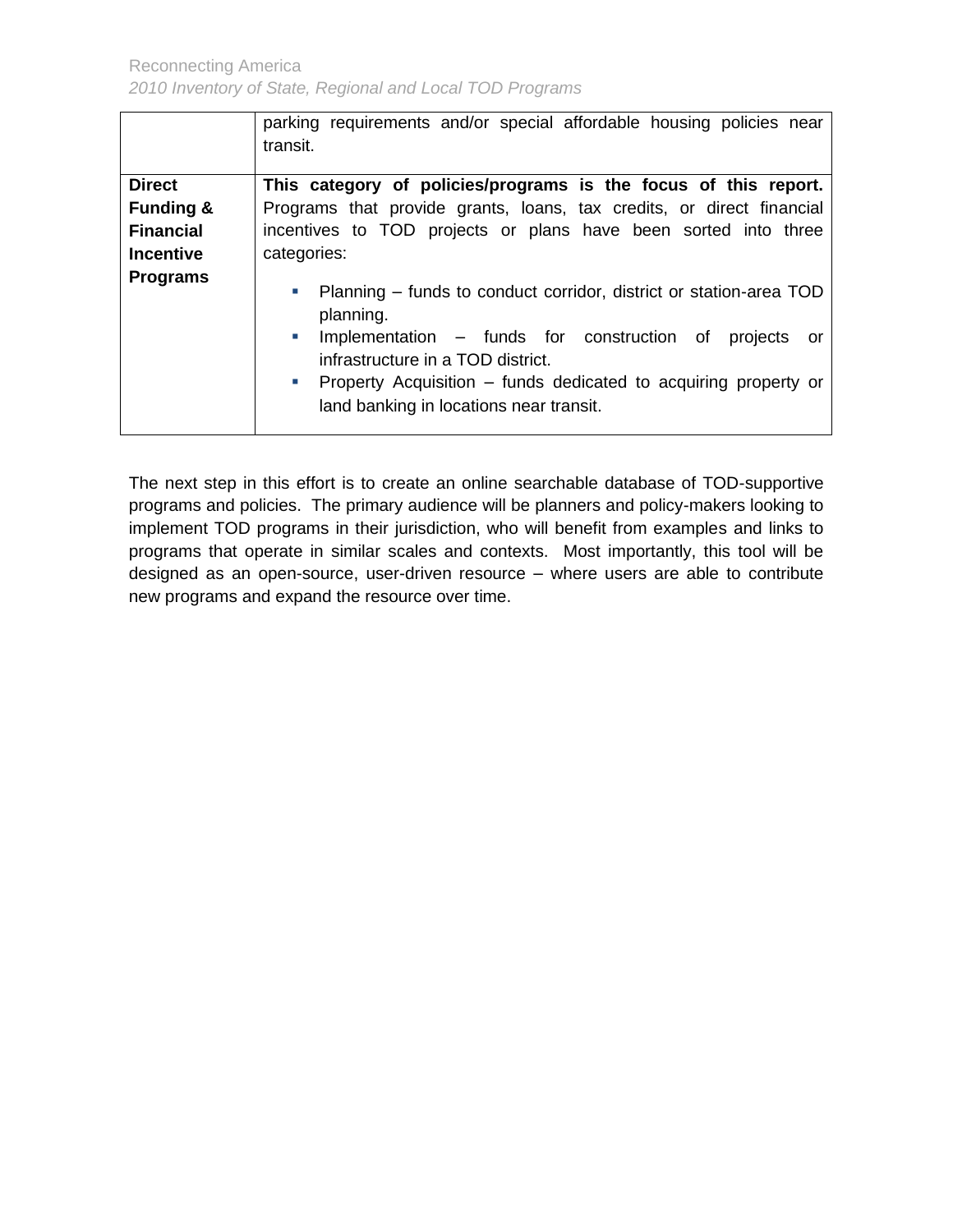# <span id="page-8-0"></span>**Overview of Findings**

Because the political landscape, challenges, development market, and key players differ so much from place to place, there is a great deal of variety in TOD programs between states, regions, transit agencies and localities. In some cases, smaller grants support the completion of many station-area plans, while in other places larger loans are used to advance catalytic development projects. Some programs target public agencies, while others provide resources directly to private and non-profit developers.

This report provides information on 42 programs, including 18 state-level, 15 regional and transit agency, and 9 local programs. Twenty-eight of the programs provide funding for implementation, 19 give money for planning and 11 for property acquisition. (Many of the programs allow funding to be used for more than one purpose, i.e. implementation *and* planning.)

*(Authors' Note: We welcome your feedback on this ongoing effort. If you would like to offer technical corrections or suggest programs that should be added, please contact Alia Anderson at [aanderson@reconnectingamerica.org.](mailto:aanderson@reconnectingamerica.org))*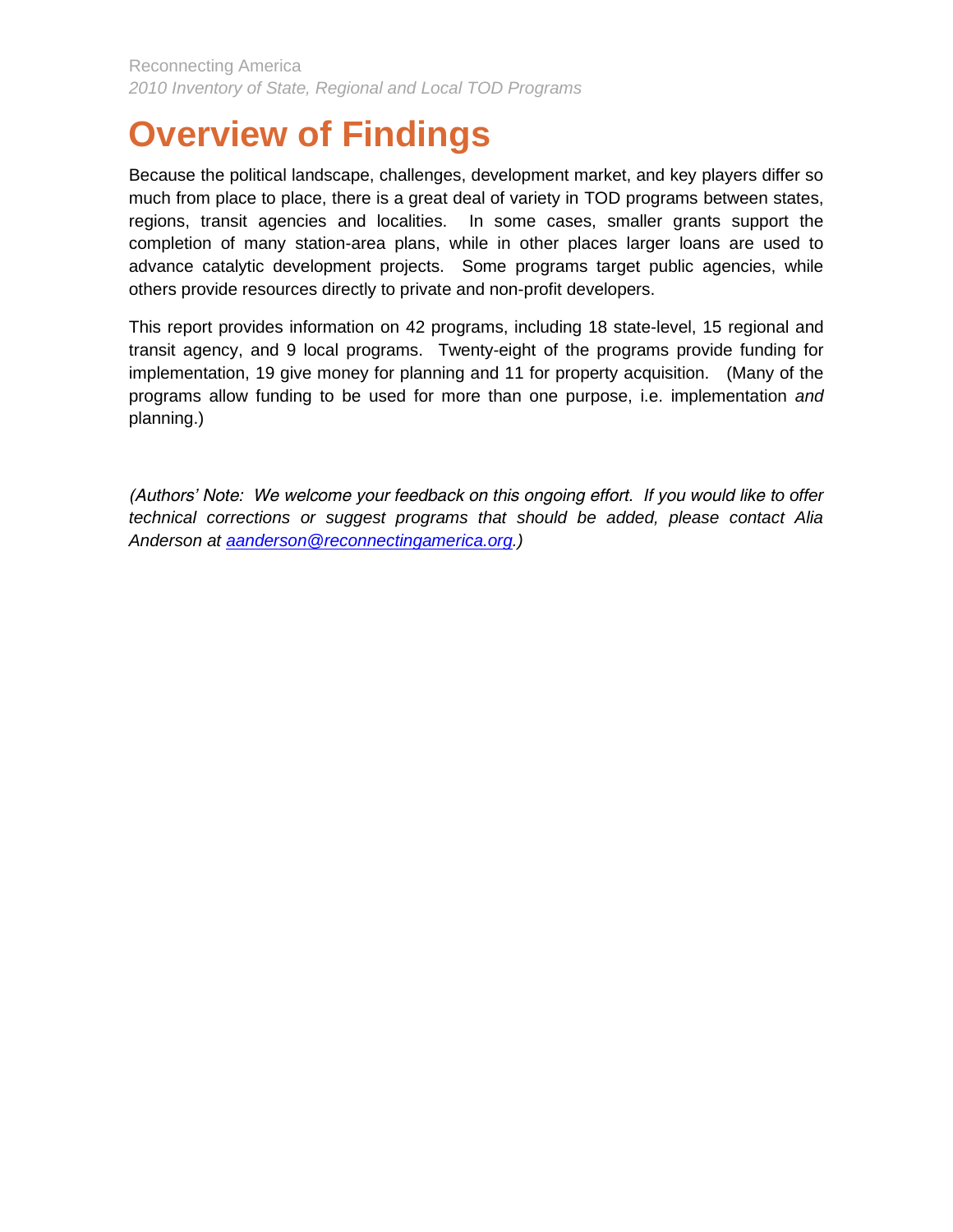# **State Programs**

The state programs listed here generally provide regional and local agencies with money to conduct planning activities related to TOD and also to acquire land in anticipation of TOD. To have an impact, most state TOD programs rely on regional or local agencies applying for or otherwise taking advantage of them. A number of different state agencies may offer programs that support TOD, including State Departments of Transportation (DOT), Departments of Housing and Community Development or Departments of Commerce and Economic Development.

<span id="page-9-3"></span><span id="page-9-2"></span><span id="page-9-1"></span><span id="page-9-0"></span>

| Table 2. State-level Programs that Provide Grants, Loans, Tax Credits or Direct Financial Incentives to TOD |                             |                                                                                                                                                                                                                                                                                                                                                                                                                                                                                                                                                                                             |
|-------------------------------------------------------------------------------------------------------------|-----------------------------|---------------------------------------------------------------------------------------------------------------------------------------------------------------------------------------------------------------------------------------------------------------------------------------------------------------------------------------------------------------------------------------------------------------------------------------------------------------------------------------------------------------------------------------------------------------------------------------------|
| <b>CALIFORNIA</b>                                                                                           |                             |                                                                                                                                                                                                                                                                                                                                                                                                                                                                                                                                                                                             |
| TOD Housing Program,<br>California Department of<br>Housing and Community<br>Development                    | Implementation              | Provides low-interest loans for gap financing for rental housing developments of 50<br>units or more; mortgage assistance for homeownership; and grants for the<br>construction of infrastructure and mixed-income housing projects close to transit.<br>Housing projects must be within 1/2 mile walk of public transit and at least 15% of<br>units must be affordable. The program includes \$1.35B in general obligation bonds<br>and was part of a 3-year, \$2.85M bond measure called Proposition 1C, the Housing<br>and Emergency Shelter Trust Fund Act of 2006). (program website) |
| Community-Based<br><b>Transportation Planning</b><br>Grants, California<br>Department of<br>Transportation  | Planning                    | Grants to create plans that strengthen the connection between transportation and<br>community goals. TOD plans are eligible activities, and the program gives priority<br>consideration to projects that integrate transportation programs with community<br>preservation and environmental activities. Funded from the state highway account;<br>up to \$3 million allocated annually. (program website)                                                                                                                                                                                   |
| <b>CONNECTICUT</b>                                                                                          |                             |                                                                                                                                                                                                                                                                                                                                                                                                                                                                                                                                                                                             |
| TOD Bond Program,<br>Connecticut Office of<br>Policy and Management                                         | Planning/<br>Implementation | As part of a larger bonding bill, CT state legislature passed in 2007 a Transit-<br>Oriented Development Pilot Program, with three primary components: (1) bond<br>issuance for project-specific TOD capital expenses; (2) funding for planning of TOD<br>projects; and (3) facilitation grants that assist communities in setting the stage for<br>TOD. Grants for planning and policy implementation are between \$250,000 - \$1<br>million. The bond legislation permitted \$10 million over two years. (program<br>website)                                                             |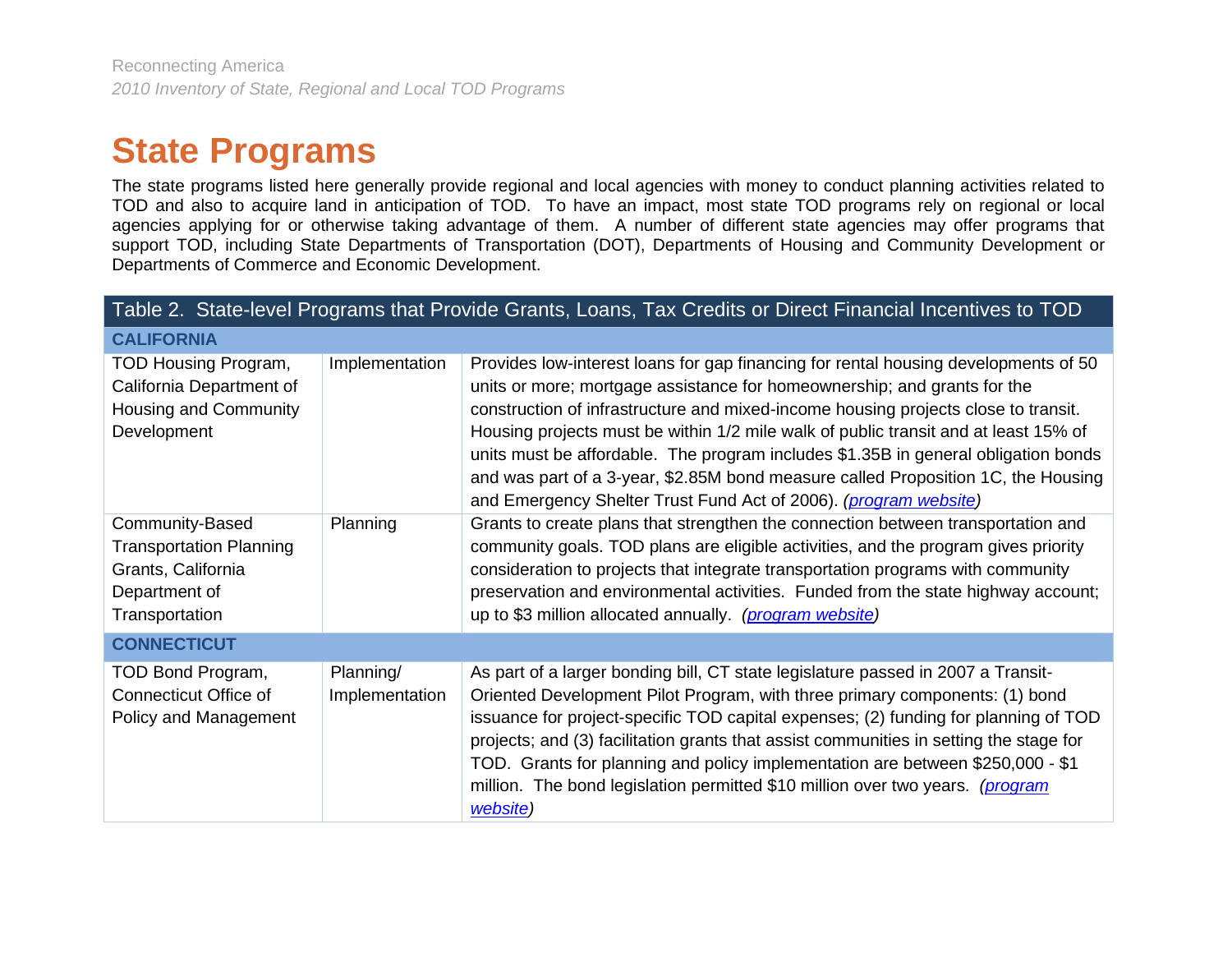<span id="page-10-1"></span><span id="page-10-0"></span>

| Housing Incentive Zone<br>Program, Connecticut<br>Office of Policy and<br>Management                                                              | Implementation                             | Provides technical assistance and financial incentives for municipalities to create<br>housing incentive zones, which must be near transit stations or in existing<br>developed locations. The zones must allow for higher-density development than<br>surrounding areas and set aside 20% of new residential units for those making up<br>to 80% of AMI. State pays municipalities \$2,000 per multi-family unit or \$5,000 per<br>single-family unit for each building permit issued in the zone. (program website)                                                                                                                                                                                                                                                                            |
|---------------------------------------------------------------------------------------------------------------------------------------------------|--------------------------------------------|--------------------------------------------------------------------------------------------------------------------------------------------------------------------------------------------------------------------------------------------------------------------------------------------------------------------------------------------------------------------------------------------------------------------------------------------------------------------------------------------------------------------------------------------------------------------------------------------------------------------------------------------------------------------------------------------------------------------------------------------------------------------------------------------------|
| <b>ILLINOIS</b>                                                                                                                                   |                                            |                                                                                                                                                                                                                                                                                                                                                                                                                                                                                                                                                                                                                                                                                                                                                                                                  |
| <b>Business Location</b><br><b>Efficiency Incentive Act</b><br>(SB 2885, 2006), Illinois<br>Department of Commerce<br>and Economic<br>Opportunity | Implementation                             | Provides 10% tax credits to businesses selecting sites within one mile of affordable<br>housing and public transportation. The incentives are part of a larger Economic<br>Development for a Growing Economy (EDGE) program, which provides tax<br>incentives for businesses to locate in Illinois when they are actively considering a<br>competing location in another state. (program website)                                                                                                                                                                                                                                                                                                                                                                                                |
| <b>MARYLAND</b>                                                                                                                                   |                                            |                                                                                                                                                                                                                                                                                                                                                                                                                                                                                                                                                                                                                                                                                                                                                                                                  |
| 2008 TOD Law (Section<br>$7-101(m)$ of the<br>Transportation Article),<br>Maryland state legislation                                              | Planning/<br>Implementation                | Maryland passed legislation in 2008 that makes TOD a transportation purpose,<br>making it eligible for funding from the Transportation Trust Fund and for support<br>from state staff. The law allows MDOT to designate specific TOD projects and then<br>direct departmental resources and support to these projects. (14 sites were<br>designated in June 2010.) Designated TOD sites are eligible for financing from MD<br>Economic Development Corporation, priority assistance from MDOT and other<br>agencies, predevelopment planning and feasibility analysis funded by MDOT; and<br>priority consideration for the location of State offices. MDOT capital program has<br>\$3 million in dedicated funds for the implementation of TOD projects. (program<br>website) (program website) |
| <b>Maryland Sustainable</b><br><b>Communities Act (HB</b><br>475), Maryland State<br>legislation                                                  | Implementation/<br>Property<br>acquisition | The Maryland Sustainable Communities Act of 2010 authorizes \$10 million in<br>grants for historic structures and expands eligibility for the grant program to include<br>non-historic structures in TOD sites. (program website)                                                                                                                                                                                                                                                                                                                                                                                                                                                                                                                                                                |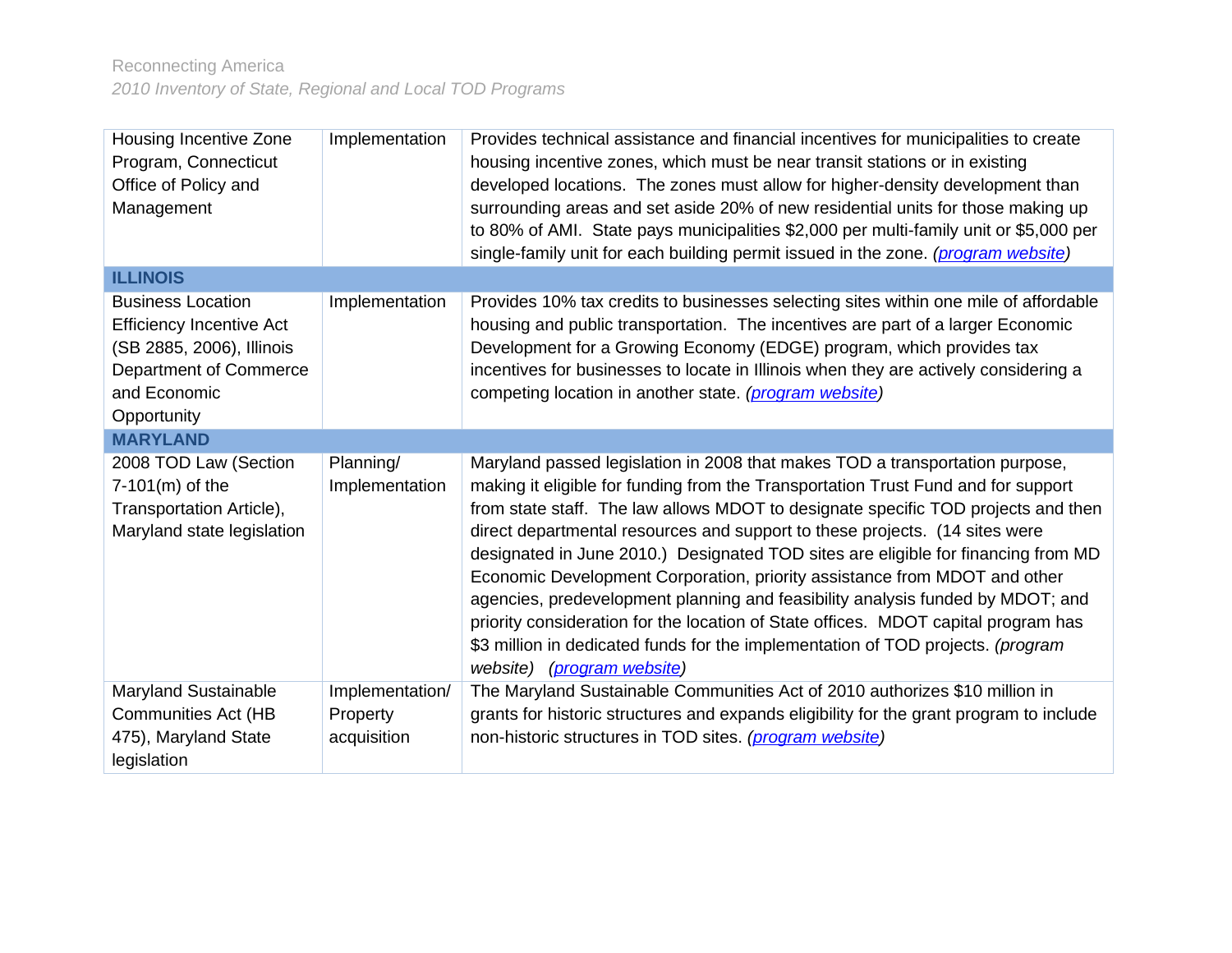<span id="page-11-0"></span>

| Sustainable<br><b>Communities/Community</b><br>Legacy Program,<br>Maryland Department of<br>Housing and Community<br>Development                 | Planning/<br>Implementation | The Sustainable Communities Program (formerly Community Legacy Program)<br>provides grants and loans to local governments and community development<br>organizations for capital projects aimed at strengthening communities through<br>activities such as business retention and attraction, encouraging homeownership<br>and commercial revitalization. The evaluation awards points for proximity to transit.<br>In FY 2011, the program has \$4.2 million in capital funds. (program website)                                                                                                                                                      |
|--------------------------------------------------------------------------------------------------------------------------------------------------|-----------------------------|--------------------------------------------------------------------------------------------------------------------------------------------------------------------------------------------------------------------------------------------------------------------------------------------------------------------------------------------------------------------------------------------------------------------------------------------------------------------------------------------------------------------------------------------------------------------------------------------------------------------------------------------------------|
| <b>MASSACHUSETTS</b>                                                                                                                             |                             |                                                                                                                                                                                                                                                                                                                                                                                                                                                                                                                                                                                                                                                        |
| <b>Commercial Area Transit</b><br>Node Housing Program,<br><b>Massachusetts</b><br>Department of Housing<br>and Community<br>Development         | Implementation              | Financing assistance to rental housing projects near transit, including zero interest<br>loans, 30-year deferred payment loans at zero interest for rental housing projects or<br>homeownership projects that carry a 30-year deed restriction that limits the sale<br>price of the home to a percentage of area median income. Projects must be located<br>within a quarter-mile of existing or planned transit stations. Priority is given to<br>projects within existing TIF areas. Funded at \$10 million through the 2002 Housing<br>Bond bill. Project funding no more than \$750,000 or \$50,000 per unit. (program<br>website)                 |
| MassWorks TOD<br>Infrastructure and<br><b>Housing Support</b><br>Program, Massachusetts<br>Department of Housing<br>and Community<br>Development | Implementation              | Provides grants for pedestrian & bicycle facilities, housing projects, and parking<br>facilities within 1/4 mile of a rail or bus station or ferry terminal. There is a 25%<br>affordable housing set-aside requirement (80% AMI). Program funding of \$30<br>million comes from a 2004 bond. Project funding maximum of \$2.5M. (program<br>website)                                                                                                                                                                                                                                                                                                  |
| Housing and Smart<br><b>Growth Incentives</b><br>(Chapter 40R),<br>Commonwealth of<br><b>Massachusetts</b>                                       | Planning/<br>Implementation | Provides direct funding to cities that create zoning districts for compact housing<br>near transit (or in existing commercial districts) and an additional per-unit bonus for<br>building permits issued in transit zones. Initial award is calculated based on the<br>difference between number of housing units allowed under current zoning and<br>number of units allowed under more compact rezone. There is also a 20% set-<br>aside requirement for affordable housing for all buildings containing more than 12<br>units. Payments range from: \$10,000 for up to 20 units to \$600,000 for 501 or<br>more units of housing. (program website) |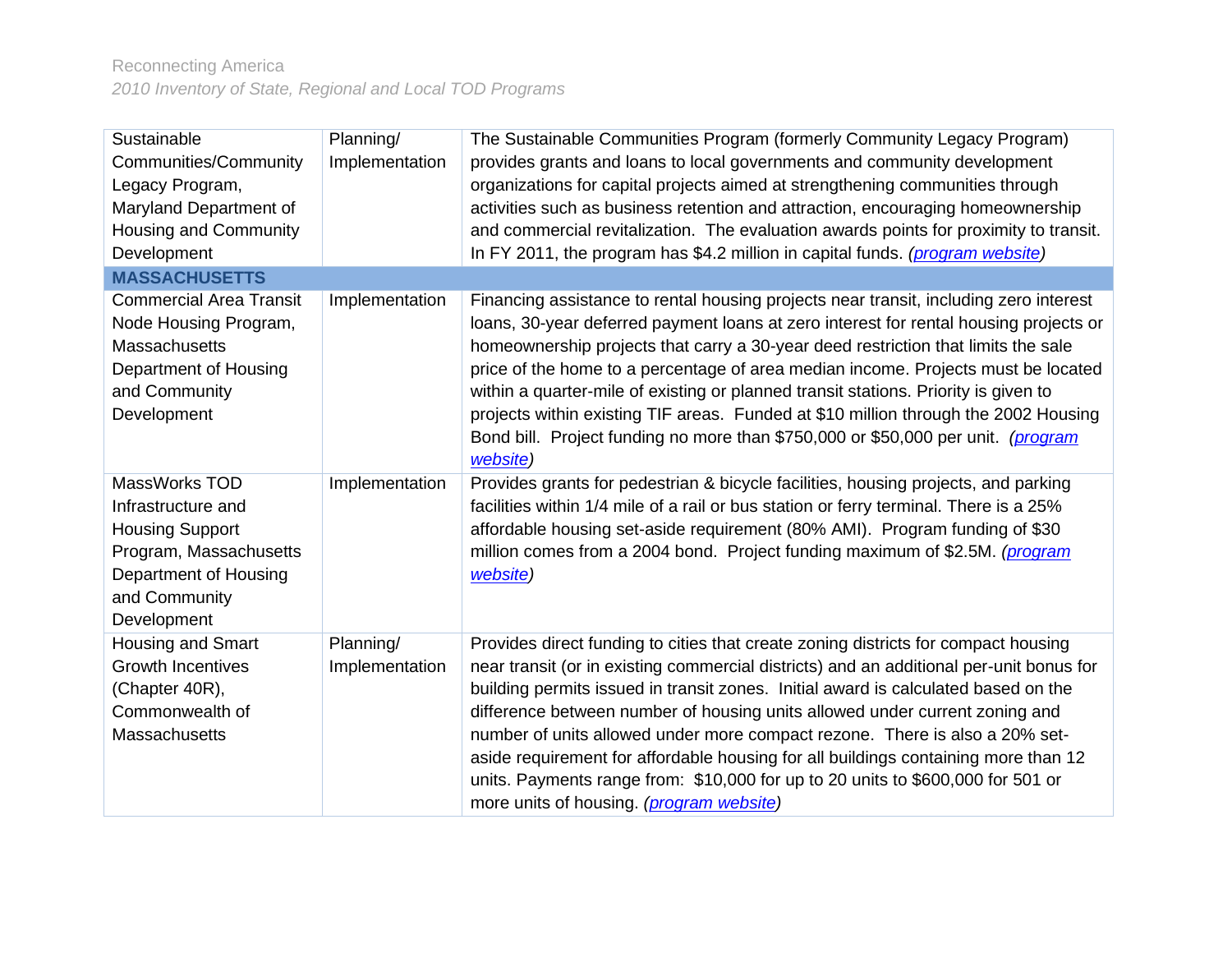<span id="page-12-2"></span><span id="page-12-1"></span><span id="page-12-0"></span>

| <b>Smart Growth School</b><br><b>Cost Reimbursement</b><br>(Chapter 40S),<br>Commonwealth of<br><b>Massachusetts</b>                                                      | Planning/<br>Implementation | Works with Chapter 40R: Housing and Smart Growth incentives (above), to ensure<br>that municipalities are able to accommodate an increase in public school enrollment<br>that may accompany increased density around transit stops. Provides direct<br>payments, in grant form. (program website)                                                                                |
|---------------------------------------------------------------------------------------------------------------------------------------------------------------------------|-----------------------------|----------------------------------------------------------------------------------------------------------------------------------------------------------------------------------------------------------------------------------------------------------------------------------------------------------------------------------------------------------------------------------|
| <b>MINNESOTA</b>                                                                                                                                                          |                             |                                                                                                                                                                                                                                                                                                                                                                                  |
| Land Acquisition for<br><b>Affordable New</b><br>Development (LAAND)<br>Program, Minnesota<br>Housing, the Metropolitan<br>Council, and the Family<br><b>Housing Fund</b> | Property<br>Acquisition     | Loan financing to acquire land for affordable housing projects in places that are<br>close to job growth areas or significant numbers of lower wage jobs, allow for<br>density that is consistent with achieving affordability, minimize vehicle miles<br>traveled, are proximate to public transit and implements existing community.<br>(program website)                      |
| <b>Transit Improvement</b><br>Areas (TIA), Department<br>of Employment and<br><b>Economic Development</b>                                                                 | Implementation              | Loan program to fund TOD projects that "increase the effectiveness of transit."<br>Loans go to designated Transit Improvement Areas and projects must provide<br>minimum density and a mix of uses.  Program is authorized and accepting<br>applications, but as of yet not funded. State plans to use applications to leverage<br>"other sources of funding." (program website) |
| <b>NEW JERSEY</b>                                                                                                                                                         |                             |                                                                                                                                                                                                                                                                                                                                                                                  |
| New Jersey Transit<br>Village Initiative, New<br>Jersey Department of<br>Transportation                                                                                   | Planning                    | Multi-agency task force reviews applications from municipalities to be designated<br>as transit villages, which then makes them eligible for state assistance. Once<br>designated as a Transit Village, municipality is eligible for \$1 million planning grant.<br><i>(program website)</i>                                                                                     |
| Urban Transit Hub Tax<br>Credit, New Jersey<br><b>Economic Development</b><br>Authority                                                                                   | Planning/<br>Implementation | Tax credit to developers, landowners or tenants to encourage investment around<br>heavy rail stations in nine urban municipalities. Capital investment must be at least<br>\$50M in a single business facility that employs at least 250 people onsite.<br>(program website)                                                                                                     |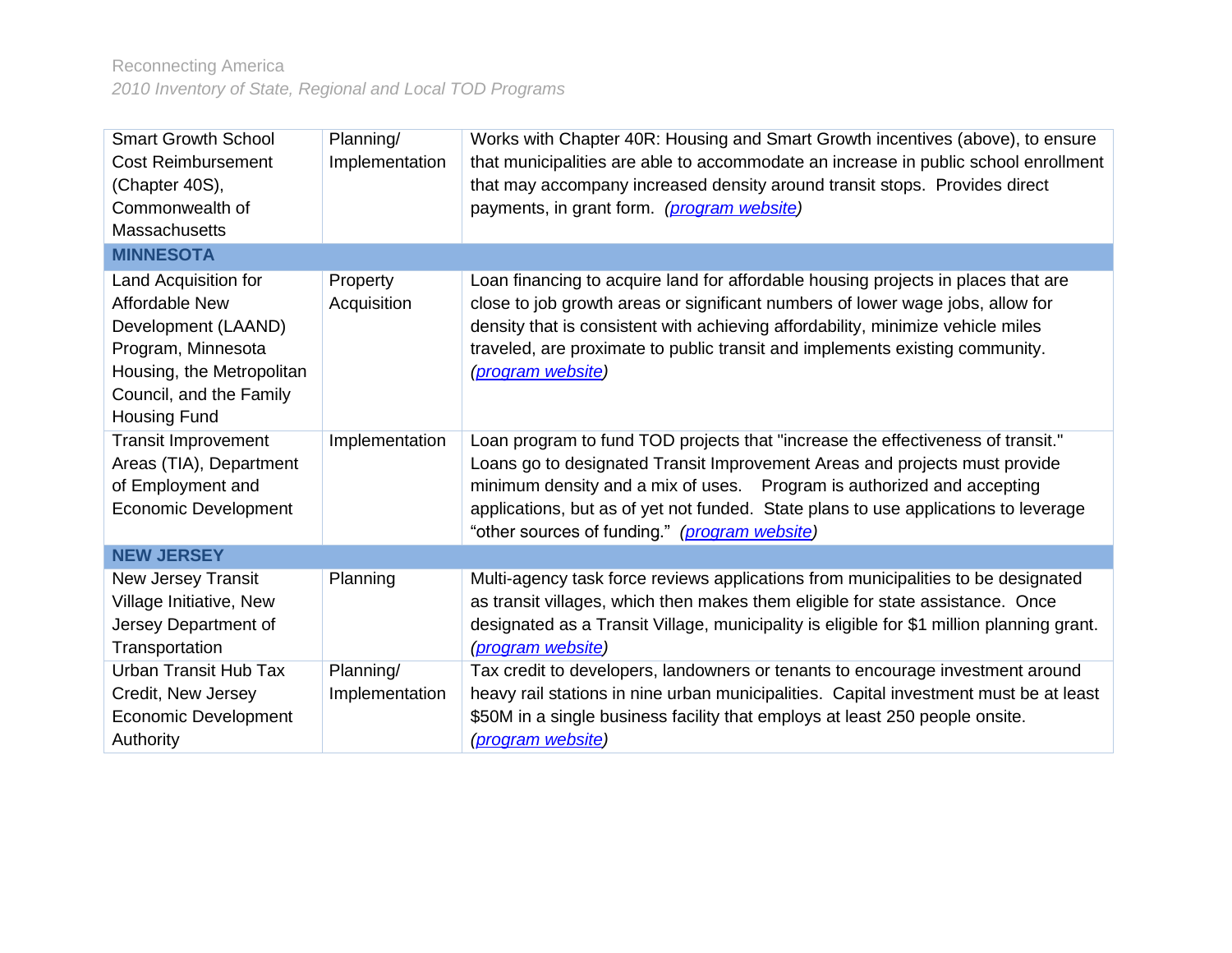<span id="page-13-0"></span>

| <b>OREGON</b>                                                                                                                                                                                 |                |                                                                                                                                                                                                                                                                                                                                                                                                                                                                                                                                                                                                                                                                               |
|-----------------------------------------------------------------------------------------------------------------------------------------------------------------------------------------------|----------------|-------------------------------------------------------------------------------------------------------------------------------------------------------------------------------------------------------------------------------------------------------------------------------------------------------------------------------------------------------------------------------------------------------------------------------------------------------------------------------------------------------------------------------------------------------------------------------------------------------------------------------------------------------------------------------|
| Vertical Housing Program,<br>State of Oregon, Dept. of<br><b>Housing &amp; Community</b><br><b>Services</b>                                                                                   | Implementation | Encourages mixed-use commercial / residential developments through a partial<br>property tax exemption in areas designated by communities. Provides up to 80%<br>exemption on property tax over 10 years. Additional property tax exemption on the<br>land may be given if some or all of the residential housing is for low-income<br>persons (80 percent of area median income or below). Although transit-proximity<br>is not required, the program often supports TOD projects. (program website)                                                                                                                                                                         |
| <b>PENNSYLVANIA</b>                                                                                                                                                                           |                |                                                                                                                                                                                                                                                                                                                                                                                                                                                                                                                                                                                                                                                                               |
| <b>Transit Revitalization</b><br><b>Investment Districts</b><br>(Pennsylvania General<br>Assembly Act 238 of<br>2004), Pennsylvania<br>Department of Community<br>and Economic<br>Development | Planning       | Provides grant funding to conduct extensive community planning processes for<br>neighborhoods around transit, and can be used to designate value capture and TIF<br>districts. Allows transit agencies to partner with local governments and developers<br>to facilitate development and share tax revenues where additional property tax<br>revenue can be collected through value capture and by allowing transit agencies to<br>acquire land for non-transportation purposes. Specifically excludes "single real<br>estate projects" so it encourages mixed-use developments. Grants up to \$75,000<br>to each municipality, requires a 25% local match. (program website) |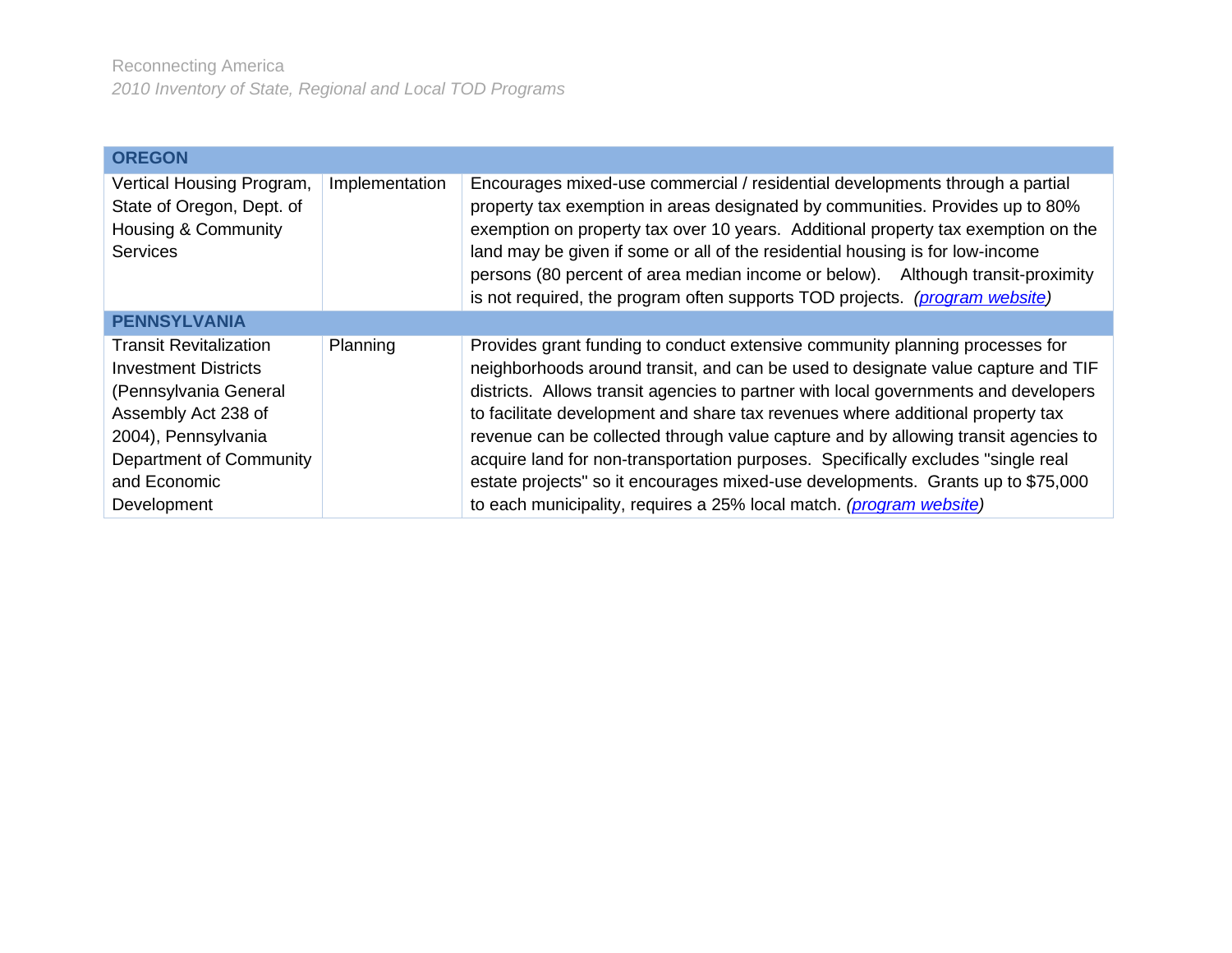# **Regional and Transit Agency Programs**

Regional agencies, including metropolitan planning organizations (MPOs)<sup>1</sup>, Councils of Governments and transit agencies, have played a key role in promoting TOD. Transit systems typically cross-jurisdictional boundaries and spread throughout metropolitan regions. TOD-supportive programs offered by regional agencies can help provide local communities with the resources they need to create station-area plans or advance TOD projects. Regional agencies program federal transportation funds and, while discretion over those funds varies from state to state, many MPOs can decide to dedicate some of this funding to programs that advance transit and transit-oriented development. Regional funding programs that support TOD can also incentivize and reward local jurisdictions that adopt land use plans that support regional planning goals.

<span id="page-14-0"></span>Often, transit agencies participate directly in the implementation of TOD through "joint development." Joint development occurs when a transit agency and another partner, often a for-profit or non-profit developer undertake a TOD project cooperatively. In a joint development deal, each party contributes to the project, with the transit agency often providing the land (through a land lease or sale) or the access to an important TOD site. For example, Miami-Dade Transit operates a Joint Development Program where the transit agency has entered into partnerships with private developers to build projects near transit centers. This program does not have a dedicated source of funding, but the transit agency does use some of the proceeds from a voter-approved dedicated sales tax (1/2 cent) that funds major transportation enhancements.<sup>2</sup> Due to the number of joint development programs that exist in the U.S., it was not feasible to compile and present individual programs in this report.<sup>3</sup> Nevertheless, joint development represents one important strategy for implementing transit-oriented development.

 $\overline{\phantom{0}}$ 

<sup>1</sup> For more information on the role that MPOs can play to support transit-oriented development, see TOD 204: Regional Planning for Livable Communities (CTOD, forthcoming in early 2011)

<sup>&</sup>lt;sup>2</sup> [http://www.miamidade.gov/transit/about\\_joint.asp](http://www.miamidade.gov/transit/about_joint.asp)

<sup>3</sup> For an interesting review of joint development and affordable housing, see Making Affordable Housing at Transit a Reality: Best Practices in Transit Agency Joint Development (Robin Kniech and Melinda Pollack, 2010)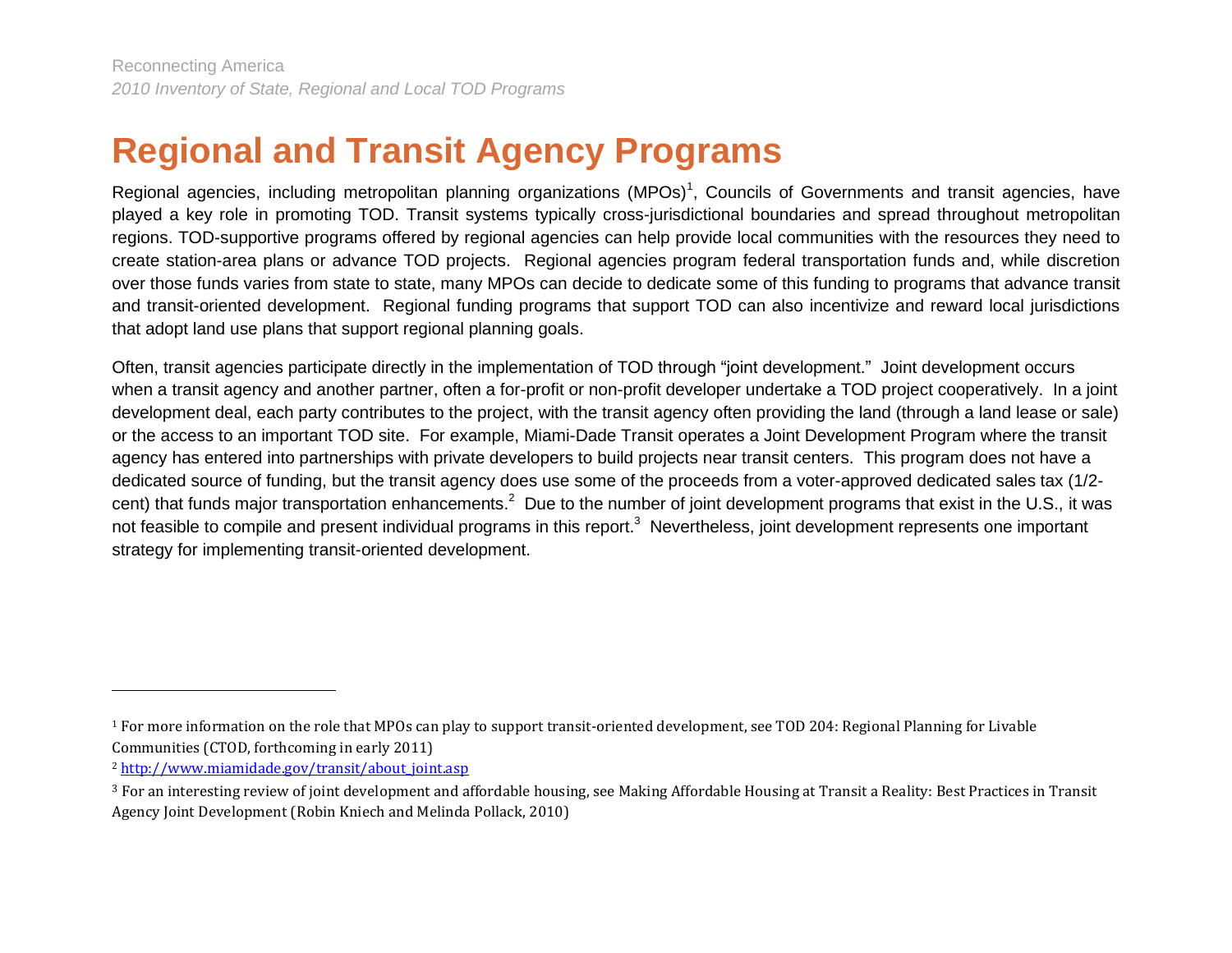<span id="page-15-1"></span>l

<span id="page-15-0"></span>

| Table 3: Regional and Transit Agency Policies that Provide Grants, Loans, Tax Credits or Direct Financial                                                       |                             |                                                                                                                                                                                                                                                                                                                                                                                                                                                                                                                                     |
|-----------------------------------------------------------------------------------------------------------------------------------------------------------------|-----------------------------|-------------------------------------------------------------------------------------------------------------------------------------------------------------------------------------------------------------------------------------------------------------------------------------------------------------------------------------------------------------------------------------------------------------------------------------------------------------------------------------------------------------------------------------|
| Incentives to TOD                                                                                                                                               |                             |                                                                                                                                                                                                                                                                                                                                                                                                                                                                                                                                     |
| <b>CALIFORNIA</b>                                                                                                                                               |                             |                                                                                                                                                                                                                                                                                                                                                                                                                                                                                                                                     |
| Policy for Regional<br><b>Transit Expansion</b><br>Projects<br>(Resolution 3434),<br>San Francisco<br>Bay Area:<br>Metropolitan<br>Transportation<br>Commission | Planning                    | Requires stations to meet planned density thresholds and conduct station-area<br>planning in order to receive transit funding. Corridors must also conduct station-area<br>planning that considers jobs, housing, station access, design standards, parking, etc.<br>and create corridor working groups to help meet the density thresholds. Station-area<br>planning funds provided through TLC program (below). \$11.8 billion in regional transit<br>expansion funds are hinged on meeting density thresholds. (program website) |
| Transportation for<br>Livable<br>Communities<br>grant program,<br>San Francisco<br>Bay Area:<br>Metropolitan<br>Transportation<br>Commission                    | Planning/<br>Implementation | Includes two components: capital grants and planning grants. Grants are made to local<br>jurisdictions for the creation of station area plans or for capital projects that improve<br>walking and bicycle access to public transit hubs and stations, major activity centers<br>and neighborhood commercial districts. Funding comes from federal STP and CMAQ <sup>4</sup><br>funds. ( <i>program website</i> )                                                                                                                    |

<sup>4</sup> STP (Surface Transportation Program): flexible transportation funds authorized in federal highway bill, for highway, road, transit and bridge projects.

CMAQ (Congestion Mitigation and Air Quality Improvement Program): funding authorized through Clean Air Act Amendments of 1990, for surface transportation projects and other related efforts that contribute air quality improvements and provide congestion relief.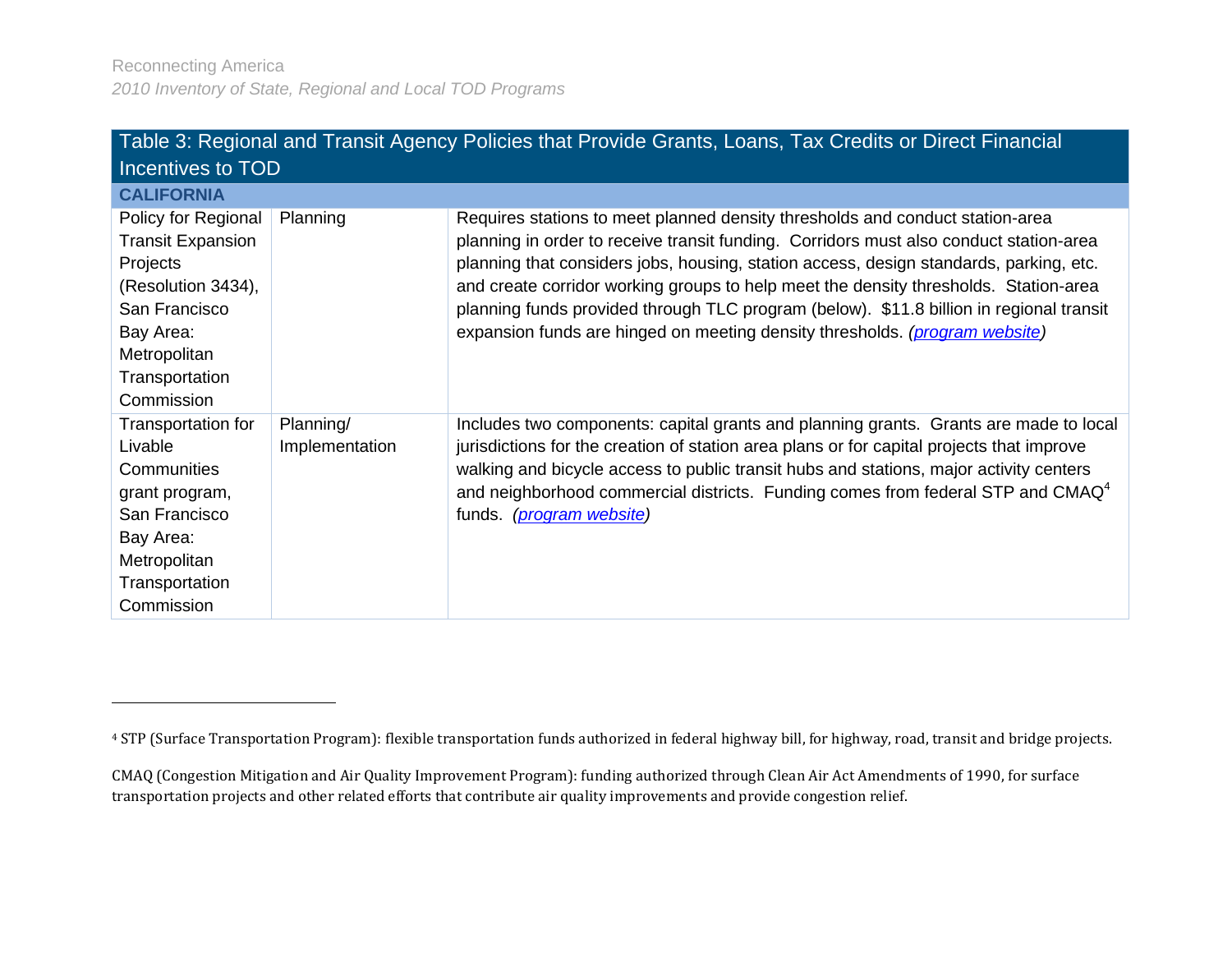<span id="page-16-0"></span>

| <b>Bay Area Transit</b><br>Oriented<br>Affordable<br>Housing Fund,<br>Great<br>Communities<br>Collaborative,<br>Metropolitan<br>Transportation<br>Commission, Low<br>Income<br><b>Investment Fund</b><br>and other partners | <b>Property Acquisition</b> | The fund will issue loans for property acquisition for affordable and mixed-income<br>housing sites located near transit. The sites will all fall within a priority growth areas<br>designated in the regional land use strategy. The fund will launch in early 2011 with an<br>anticipated \$50M in total loan capital. (program website)                                                                                                                                                            |
|-----------------------------------------------------------------------------------------------------------------------------------------------------------------------------------------------------------------------------|-----------------------------|-------------------------------------------------------------------------------------------------------------------------------------------------------------------------------------------------------------------------------------------------------------------------------------------------------------------------------------------------------------------------------------------------------------------------------------------------------------------------------------------------------|
| <b>COLORADO</b>                                                                                                                                                                                                             |                             |                                                                                                                                                                                                                                                                                                                                                                                                                                                                                                       |
| Station Area &<br><b>Urban Center</b><br>Planning Funds,<br>Denver Regional<br>Council of<br>Governments                                                                                                                    | Planning                    | Station Area/Urban Center Planning grants will assist local governments in developing<br>plans for existing and future transit station areas and designated Urban Centers that<br>further the region's goals and meet the needs of local communities. Program funded<br>at \$3.5 million over 4 years. (program website)                                                                                                                                                                              |
| Denver Metro<br><b>Mayors Caucus</b><br>TOD Fund, CO<br>Housing and<br><b>Finance Authority</b>                                                                                                                             | Implementation              | Seven cities that are part of the regional Mayors Caucus pooled their Private Activity<br>Bond authority to finance the construction or rehabilitation of multifamily rental projects<br>near existing or planned transit. Money cannot be used to purchase or hold land.<br>Projects must meet criteria related to size, affordability and transit accessibility gain<br>access to lower debt financing costs and to Low Income Housing Tax Credits. The fund<br>has \$65 million. (program website) |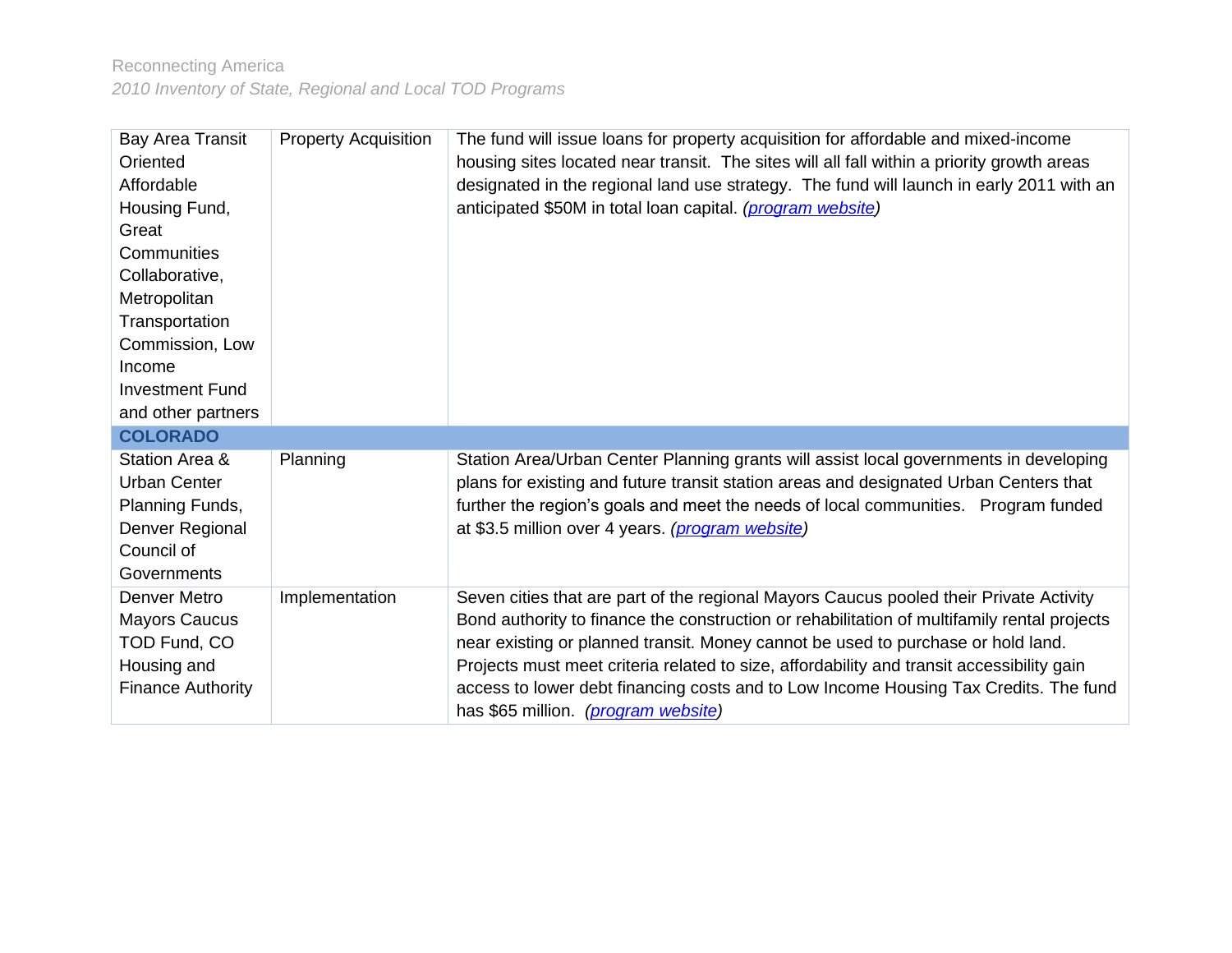<span id="page-17-2"></span><span id="page-17-1"></span><span id="page-17-0"></span>

| <b>DISTRICT OF COLUMBIA</b>                                                                                                                                                |                                                     |                                                                                                                                                                                                                                                                                                                                                                                                                                                                                                                                                                                                                                                                                                                                                                                                                                            |  |
|----------------------------------------------------------------------------------------------------------------------------------------------------------------------------|-----------------------------------------------------|--------------------------------------------------------------------------------------------------------------------------------------------------------------------------------------------------------------------------------------------------------------------------------------------------------------------------------------------------------------------------------------------------------------------------------------------------------------------------------------------------------------------------------------------------------------------------------------------------------------------------------------------------------------------------------------------------------------------------------------------------------------------------------------------------------------------------------------------|--|
| Transportation/<br>Land Use<br>Connections<br>Program,<br>Metropolitan<br>Washington<br>Council of<br>Governments                                                          | Planning/<br>Implementation                         | Provides a web-based information sharing hub for jurisdictions, and technical<br>assistance grants for planning and capital projects that are sustainable and reduce<br>congestion. Provided \$220,000 in FY 2010 to fund seven technical assistance projects.<br>Grants ranged from \$10,000 to \$60,000. (program website)                                                                                                                                                                                                                                                                                                                                                                                                                                                                                                               |  |
| <b>GEORGIA</b>                                                                                                                                                             |                                                     |                                                                                                                                                                                                                                                                                                                                                                                                                                                                                                                                                                                                                                                                                                                                                                                                                                            |  |
| <b>Livable Centers</b><br>Initiative, Atlanta<br>Regional<br>Commission<br><b>Beltline Affordable</b><br><b>Housing Trust</b><br>Fund, Atlanta<br>Development<br>Authority | Planning<br>Implementation/<br>Property acquisition | Planning grants that encourage local jurisdictions to plan and implement strategies that<br>link transportation improvements with land use development strategies to create<br>sustainable, livable communities consistent with regional development policies.<br>Funded with federal STP dollars at ~\$5M annually. (program website)<br>Grants available for private developers and Community Housing Development<br>Organizations to create and preserve affordable housing within the Atlanta BeltLine Tax<br>Allocation District (a future 22-mile transit loop). Program funded with \$8.3 million of<br>general funds from the City as well as a set aside of beltline tax increment revenues.<br>Projects receive up to \$2.5 million per multifamily development or \$750,000 per single<br>family development. (program website) |  |
| <b>ILLINOIS</b>                                                                                                                                                            |                                                     |                                                                                                                                                                                                                                                                                                                                                                                                                                                                                                                                                                                                                                                                                                                                                                                                                                            |  |
| Community<br>Planning Program<br>& Sub-regional<br>Planning Program,<br>Chicago Regional<br>Transportation<br>Authority                                                    | Planning                                            | Provides funding and planning assistance for planning projects that benefit both the<br>local community and the RTA transit system. Projects within the program include<br>planning for transit-oriented development, access and circulation improvements in and<br>around transit facilities, improved job access, improved mobility for seniors and people<br>with disabilities, and increased transit usage. In 2010, ~\$1.5M was awarded for a total<br>of 10 projects. (program website)                                                                                                                                                                                                                                                                                                                                              |  |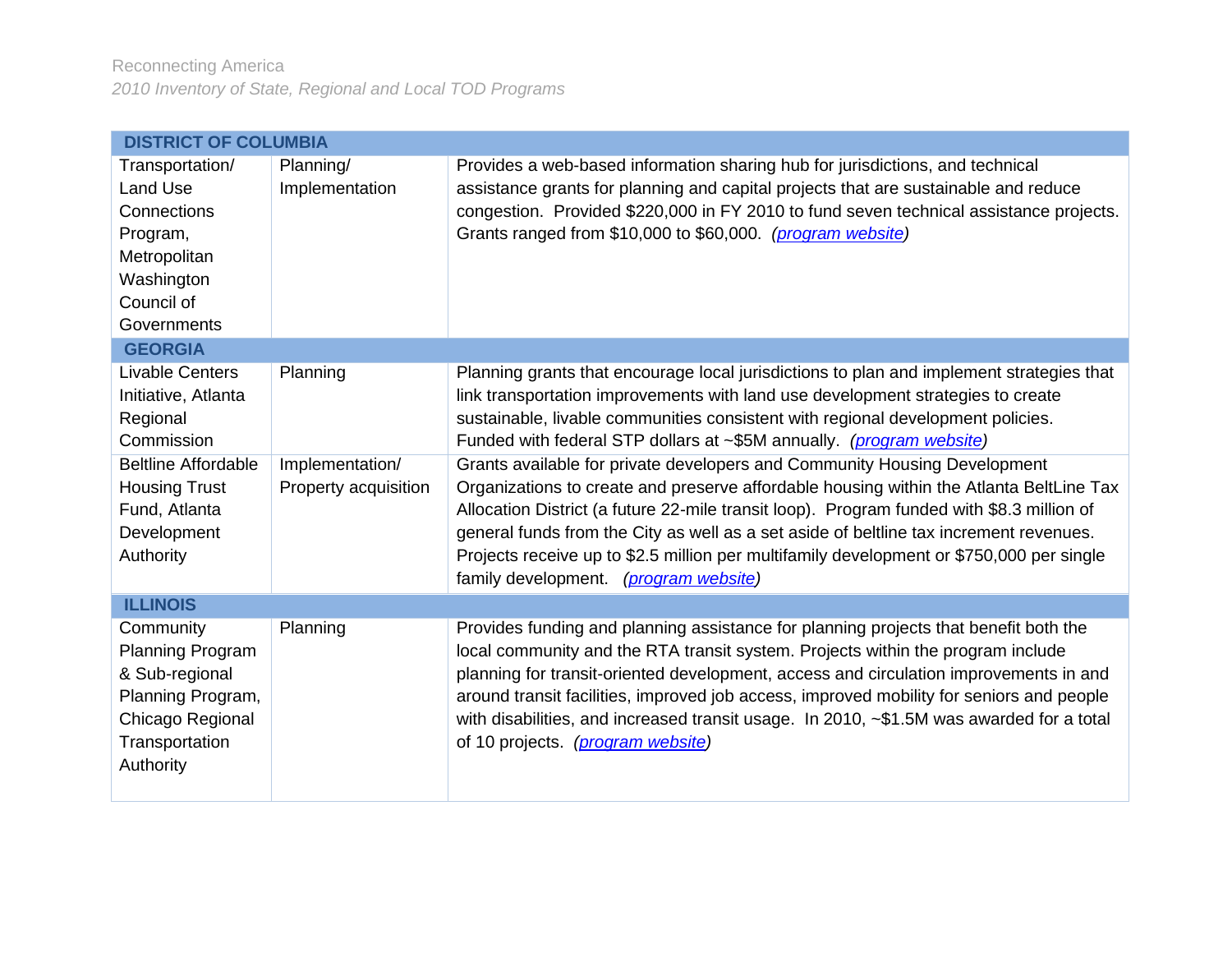<span id="page-18-2"></span><span id="page-18-1"></span><span id="page-18-0"></span>

| <b>OHIO</b>                                                                                                                                                                                  |                                                |                                                                                                                                                                                                                                                                                                                                                                                                                                                                                                               |  |
|----------------------------------------------------------------------------------------------------------------------------------------------------------------------------------------------|------------------------------------------------|---------------------------------------------------------------------------------------------------------------------------------------------------------------------------------------------------------------------------------------------------------------------------------------------------------------------------------------------------------------------------------------------------------------------------------------------------------------------------------------------------------------|--|
| Transportation for<br>Livable<br>Communities<br>Initiative,<br>Northeast Ohio<br>Areawide<br>Coordinating<br>Agency (MPO for<br>Cuyahoga,<br>Geauga, Lake,<br>Lorain and Medina<br>counties) | Planning                                       | TLCI helps communities in Northeast Ohio obtain federal funding and technical<br>assistance for planning transportation processes that strengthen community livability.<br>The TLCI's planning grant program allocates approximately \$1M each fiscal year, with<br>individual grants of up to \$75,000. Projects have to advance ten goals (safety,<br>economic vitality, community identity, etc.) and many types of projects have been<br>funded including a few TOD plans. (program website)              |  |
| <b>OREGON</b>                                                                                                                                                                                |                                                |                                                                                                                                                                                                                                                                                                                                                                                                                                                                                                               |  |
| <b>TOD</b><br>Implementation<br>Program, METRO<br>Portland (MPO for<br>Portland region)                                                                                                      | Implementation/<br><b>Property Acquisition</b> | Uses a combination of local and federal transportation funds (STP & CMAQ) to<br>enhance the economic feasibility of higher density mixed-use projects served by transit.<br>The program creates public-private partnerships and provides grants to private<br>developers to support cost premiums associated with TOD (i.e. structured parking).<br>Applicants considered on a rolling basis. Program funded at \$5M for two years.<br>Awards vary but are typically ~ \$300,000 per grant. (program website) |  |
| <b>NEW YORK</b>                                                                                                                                                                              |                                                |                                                                                                                                                                                                                                                                                                                                                                                                                                                                                                               |  |
| Linkage Planning<br>Program, Capital<br><b>District</b><br>Transportation<br>Committee                                                                                                       | Planning                                       | Provides funding for consultant or CDTC staff technical assistance for joint regional-<br>local planning initiatives that link transportation and land use. Program is part of<br>implementing regional long-range transportation plan, which calls for reducing regional<br>vehicle miles travelled. Linkage program has funded 66 plans through roughly \$4.2<br>million in program funds since 2000. Funds are a combination of federal, state and<br>local funds. (program website)                       |  |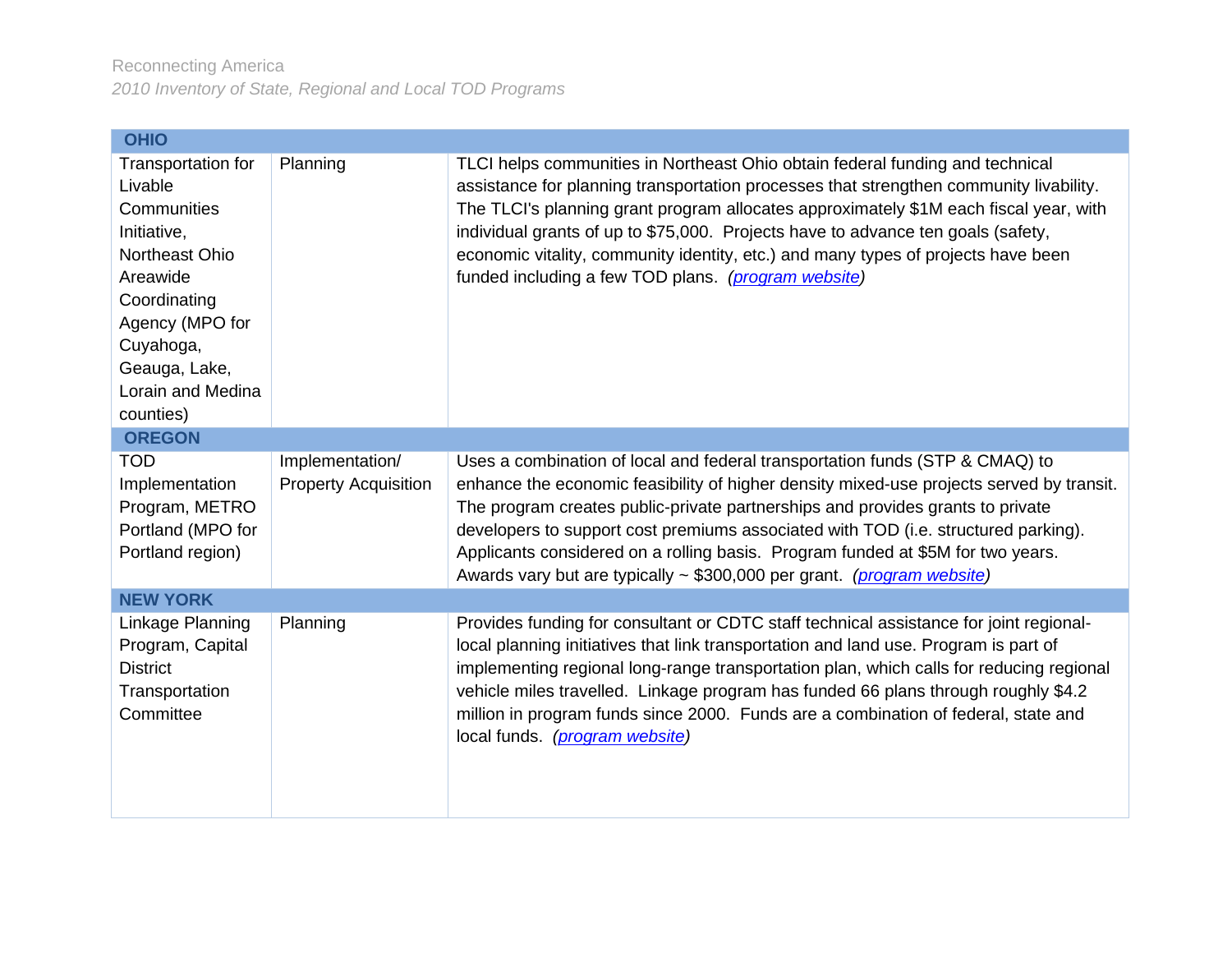<span id="page-19-2"></span><span id="page-19-1"></span><span id="page-19-0"></span>

| <b>PENNSLYVANIA</b>                                                                                                                     |                                                             |                                                                                                                                                                                                                                                                                                                                                                                                            |
|-----------------------------------------------------------------------------------------------------------------------------------------|-------------------------------------------------------------|------------------------------------------------------------------------------------------------------------------------------------------------------------------------------------------------------------------------------------------------------------------------------------------------------------------------------------------------------------------------------------------------------------|
| Transportation &<br>Community<br>Development<br>Initiative (TCDI),<br>Delaware Valley<br>Regional Planning<br>Commission                | Planning                                                    | Grants to local communities to create plans that "link transportation improvements with<br>land use strategies, enhance established communities, and build upon existing public<br>and private assets." Funding comes from federal STP funds. Up to \$1.6 million<br>available each year. (program website)                                                                                                |
| <b>TEXAS</b>                                                                                                                            |                                                             |                                                                                                                                                                                                                                                                                                                                                                                                            |
| Sustainable<br>Development<br>Funding Program,<br>Dallas/Fort Worth<br>(TX): North<br><b>Central Texas</b><br>Council of<br>Governments | Planning/<br>Implementation/<br><b>Property Acquisition</b> | Cities apply for planning, capital and land acquisition funding for projects that<br>encourage public/private partnerships that positively address existing transportation<br>system capacity, rail access, air quality concerns, and/or mixed land uses. Funds for<br>the program come from local infrastructure funds "swapped" for federal CMAQ and STP<br>funds or for toll revenue. (program website) |
| <b>WASHINGTON</b>                                                                                                                       |                                                             |                                                                                                                                                                                                                                                                                                                                                                                                            |
| TOD Program,<br><b>Central Puget</b><br>Sound Regional<br><b>Transit Authority</b><br>(Sound Transit)                                   | Planning/Implement<br>ation/Property<br>Acquisition         | Provides funding to jurisdictions, developers, and other entities for joint development<br>costs, strategic land acquisition, and the creation of TOD feasibility studies. The<br>FY2001 budget was \$1.03 million. (program website)                                                                                                                                                                      |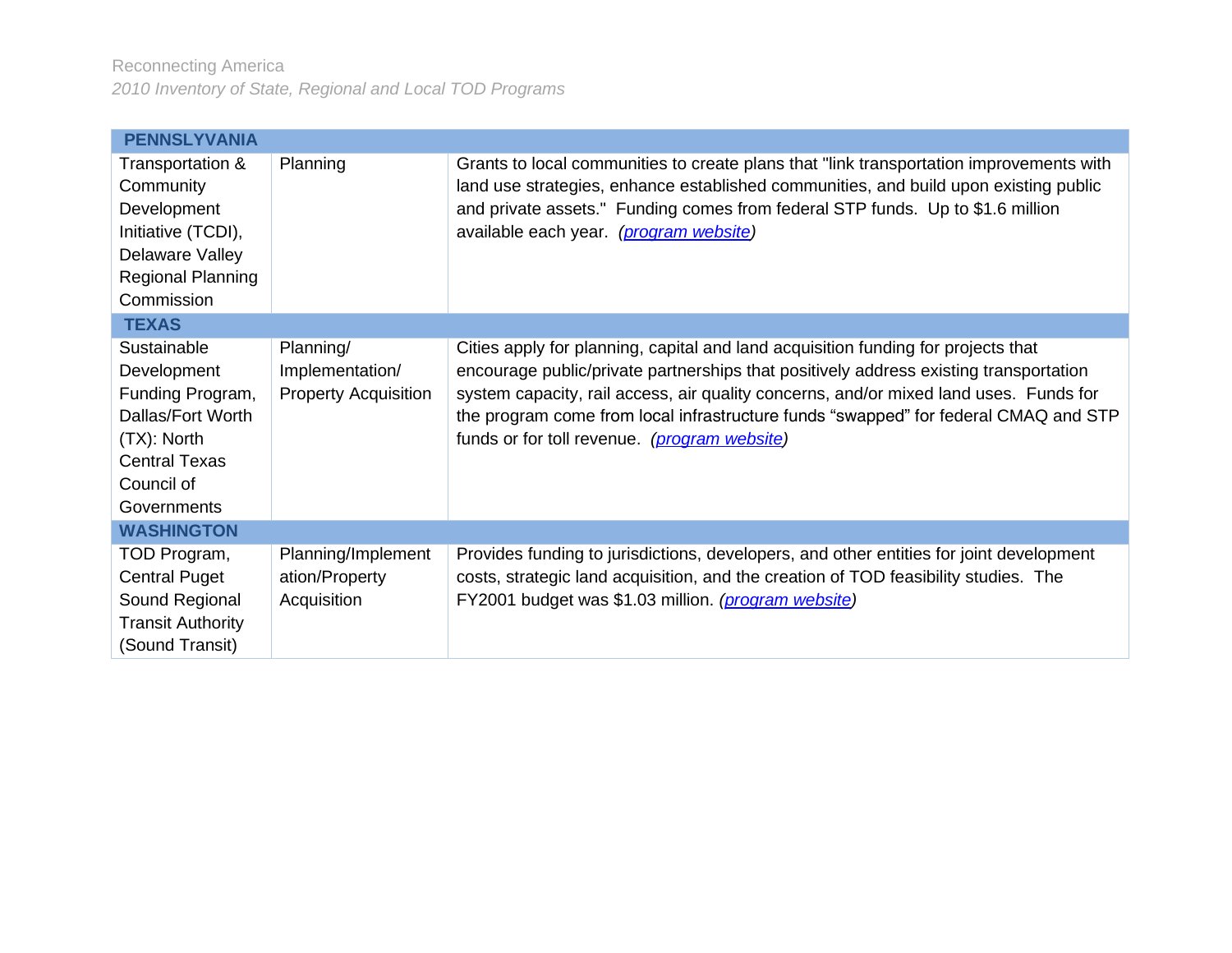# Local Programs

Local (City or County) TOD programs that provide direct funding focus primarily on implementation of TOD projects. Local agencies, such as a city or county redevelopment authority, planning department or office of economic development, may have relationships with developers and housing authorities and may be able to work with these key players to determine what type of support is needed to move TOD projects forward. Because they operate at a local scale, these TOD programs can be tailored to meet the specific needs of a target community or even an individual transit corridor.

In addition to the funding and direct incentive programs listed in Table 4, cities often also adopt incentive policies to encourage the development of compact, mixed-use development near transit. Incentive policies might include fee waivers or expedited permitting or review for TOD projects that meet certain density thresholds, levels of affordability or other criteria. It is important to note that many incentive policies create indirect financial incentives for building TOD, for example by reducing the required parking and thus reducing development costs. Though this type of indirect incentive was not the focus of this research effort, the research team recognizes that these types of incentive-based policies have been effective at advancing TOD in many places.

<span id="page-20-3"></span><span id="page-20-2"></span><span id="page-20-1"></span><span id="page-20-0"></span>

| Table 4: Local Programs that Provide Grants, Loans, Tax Credits or Direct Financial Incentives to TOD           |                |                                                                                                                                                                                                                                                                                                                                                                                                                                                                                                                        |  |
|-----------------------------------------------------------------------------------------------------------------|----------------|------------------------------------------------------------------------------------------------------------------------------------------------------------------------------------------------------------------------------------------------------------------------------------------------------------------------------------------------------------------------------------------------------------------------------------------------------------------------------------------------------------------------|--|
| <b>ARIZONA</b>                                                                                                  |                |                                                                                                                                                                                                                                                                                                                                                                                                                                                                                                                        |  |
| TOD Bond Program,<br><b>Phoenix Community</b><br>and Economic<br>Development<br>Department                      | Implementation | The Department gained authority to spend approximately two million dollars on<br>acquiring land for TOD and to reimburse developers of TOD for infrastructure<br>improvements. Funds have been used to pay for the construction of sidewalks,<br>landscaping and utility relocations for a downtown project adjacent to a light rail station,<br>and to acquire a two acre parcel adjacent to a planned light rail station for future TOD<br>development. (no website available)                                       |  |
| <b>CALIFORNIA</b>                                                                                               |                |                                                                                                                                                                                                                                                                                                                                                                                                                                                                                                                        |  |
| <b>TOD Housing</b><br>Incentive Program,<br>City/County<br>Association of<br>Governments of San<br>Mateo County | Implementation | Provides grants to cities and the county to create housing within 1/3 mile of transit<br>stations. Under the program, a jurisdiction receives funding based on the number of<br>bedrooms in the housing units. Eligible projects receive up to \$2,000 per bedroom.<br>Projects must have a density of at least 40 units per acre. The Association of<br>Governments allocates up to 10 percent of the county's State Transportation<br>Improvement Program funds to the TOD Incentive Program. (no website available) |  |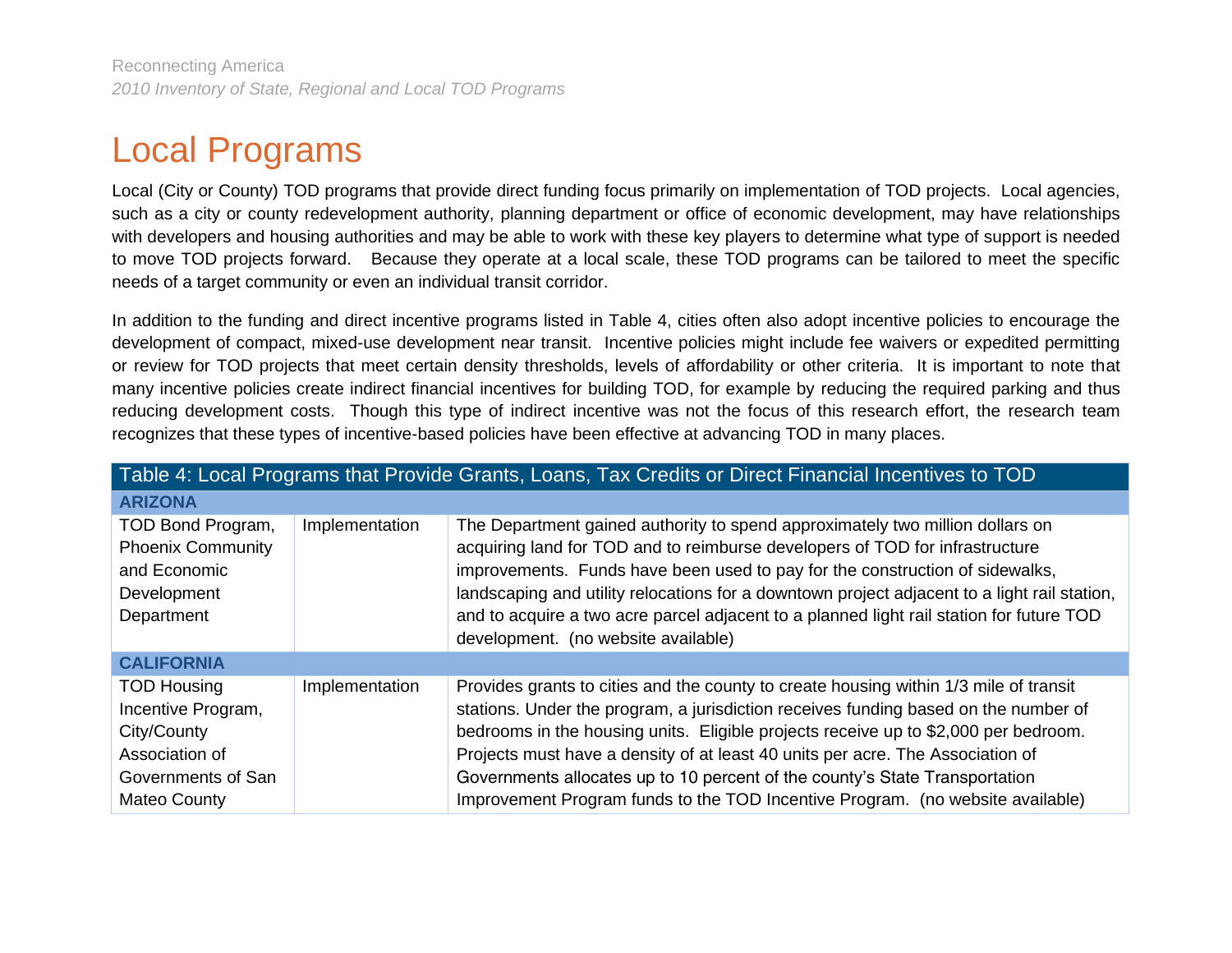<span id="page-21-2"></span><span id="page-21-1"></span><span id="page-21-0"></span>

| <b>COLORADO</b>                                                                                                                                                              |                         |                                                                                                                                                                                                                                                                                                                                                                                                                                                                                                       |  |
|------------------------------------------------------------------------------------------------------------------------------------------------------------------------------|-------------------------|-------------------------------------------------------------------------------------------------------------------------------------------------------------------------------------------------------------------------------------------------------------------------------------------------------------------------------------------------------------------------------------------------------------------------------------------------------------------------------------------------------|--|
| <b>TOD Acquisition</b><br>Fund, Urban Land<br>Conservancy,<br>Enterprise<br><b>Community Partners,</b><br>the City and County<br>of Denver and<br>several other<br>investors | Property<br>Acquisition | Acquires properties in current and future transit corridors, with the goal of creating and<br>preserving up to 1,200 affordable housing. The Fund is capitalized at \$15 million, with<br>an eventual goal of \$25 million in total loan capital. The Fund will purchase and hold<br>sites for up to five years along transit corridors. (program website)                                                                                                                                            |  |
| <b>MINNESOTA</b>                                                                                                                                                             |                         |                                                                                                                                                                                                                                                                                                                                                                                                                                                                                                       |  |
| <b>Capital Acquisition</b><br>Revolving Fund,<br>Minneapolis<br><b>Community Planning</b><br>& Economic<br>Development<br>Department                                         | Property<br>acquisition | Funding to acquire property or provide loans for private sector property acquisition and<br>site assembly for sites located on commercial and transit corridors and at commercial<br>nodes for mixed commercial and residential use. At least 20% of the housing units<br>must be affordable at <50% area median income (AMI). Funded with \$1 million in<br>Community Development Block Grant (CDBG) money, other funding comes from<br>Neighborhood Revitalization Program funds. (program website) |  |
| <b>Transit Oriented</b><br>Development Bond<br>Program, Hennepin<br>County                                                                                                   | Implementation          | Grants or loans to public agencies, for-profit and non-profit developers for TOD projects<br>within redevelopment areas. Projects must have multi-jurisdictional impacts and<br>enhance transit usage. Funding from general obligation bonds, over \$13 million<br>awarded since 2003. County Board has authorized an additional \$2 million per year in<br>the capital budget through 2012. (program website)                                                                                        |  |
| <b>NORTH CAROLINA</b>                                                                                                                                                        |                         |                                                                                                                                                                                                                                                                                                                                                                                                                                                                                                       |  |
| South Corridor Land<br>Acquisition Fund,<br>Charlotte                                                                                                                        | Property<br>acquisition | Used by the city to purchase land along the South Corridor LRT, with purpose of<br>promoting mixed-income housing and mixed-use development. Fund was capitalized<br>with initial grant of \$5 million and, when combined with other sources of funds, was<br>used to purchase 17 acres of land for affordable housing and mixed-use development.<br>(no website available)                                                                                                                           |  |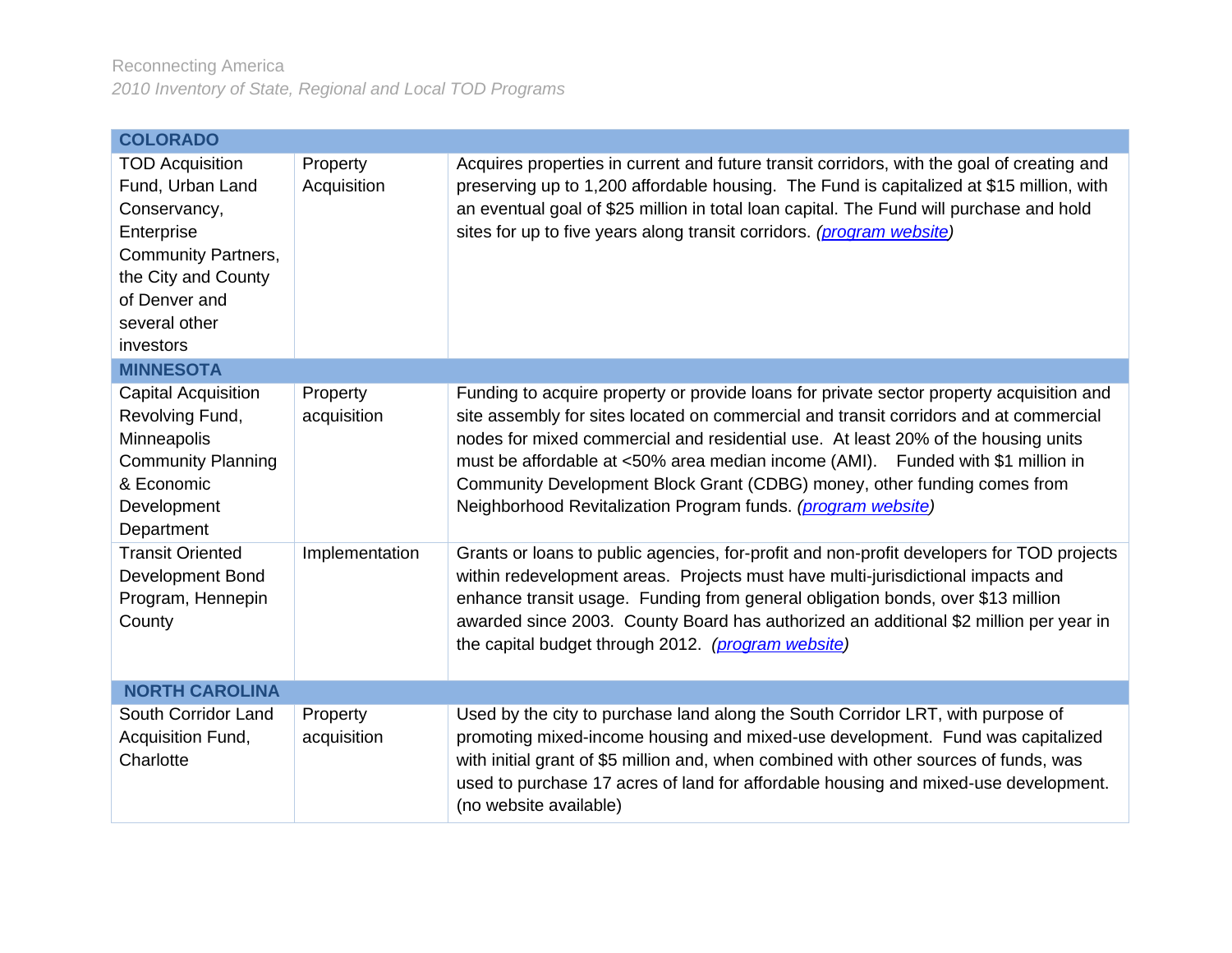<span id="page-22-1"></span><span id="page-22-0"></span>

| <b>OREGON</b>                                                                                                |                                 |                                                                                                                                                                                                                                                                                                                                                                                                                                                                                                                                                                                                                                                                                       |  |
|--------------------------------------------------------------------------------------------------------------|---------------------------------|---------------------------------------------------------------------------------------------------------------------------------------------------------------------------------------------------------------------------------------------------------------------------------------------------------------------------------------------------------------------------------------------------------------------------------------------------------------------------------------------------------------------------------------------------------------------------------------------------------------------------------------------------------------------------------------|--|
| <b>TOD Property Tax</b><br>Abatement Program,<br>Portland<br>Development<br>Commission                       | Implementation                  | Reduces operating costs of TOD projects by offering a ten-year maximum property tax<br>exemption, for projects on vacant or underutilized sites along transit corridors whose<br>design and features encourage building occupants to use public transit. (program<br>website)                                                                                                                                                                                                                                                                                                                                                                                                         |  |
| <b>WASHINGTON</b>                                                                                            |                                 |                                                                                                                                                                                                                                                                                                                                                                                                                                                                                                                                                                                                                                                                                       |  |
| <b>Transit-Oriented</b><br>Community<br>Development Fund,<br><b>City of Seattle</b>                          | Implementation                  | Grants and loans available to developers who seek to build mixed-use, commercial,<br>and multi-family developments, and to businesses seeking to locate or expand existing<br>facilities in a light-rail station area. Funded with \$50 million from a dedicated pool<br>established by the City of Seattle, King County, and Sound Transit in 2002. Business<br>incentive loans average \$200,000 for a 5-year term. Business stimulus loans available<br>in smaller amounts (\$10,000 to \$50,000). Real estate financing loans vary. (program<br>website)                                                                                                                          |  |
| Seattle Housing<br>Levy, Acquisition and<br><b>Opportunity Loan</b><br>Program, Seattle<br>Office of Housing | Property<br>acquisition/funding | Provides short-term loans to help make strategic purchases of buildings or land for<br>long-term affordable housing units. The program prioritizes "projects that produce or<br>preserve low-income housing located in a high-capacity transit station area or a high-<br>frequency transit service area." Acquisition and Opportunity Loan program funded at<br>\$6.5M through a 2009 voter approved seven-year tax on property values, called the<br>Seattle Housing Levy. Another program within the Housing Levy, the Rental<br>Preservation and Production Program, also prioritizes the preservation of affordable<br>housing in high-capacity transit areas. (program website) |  |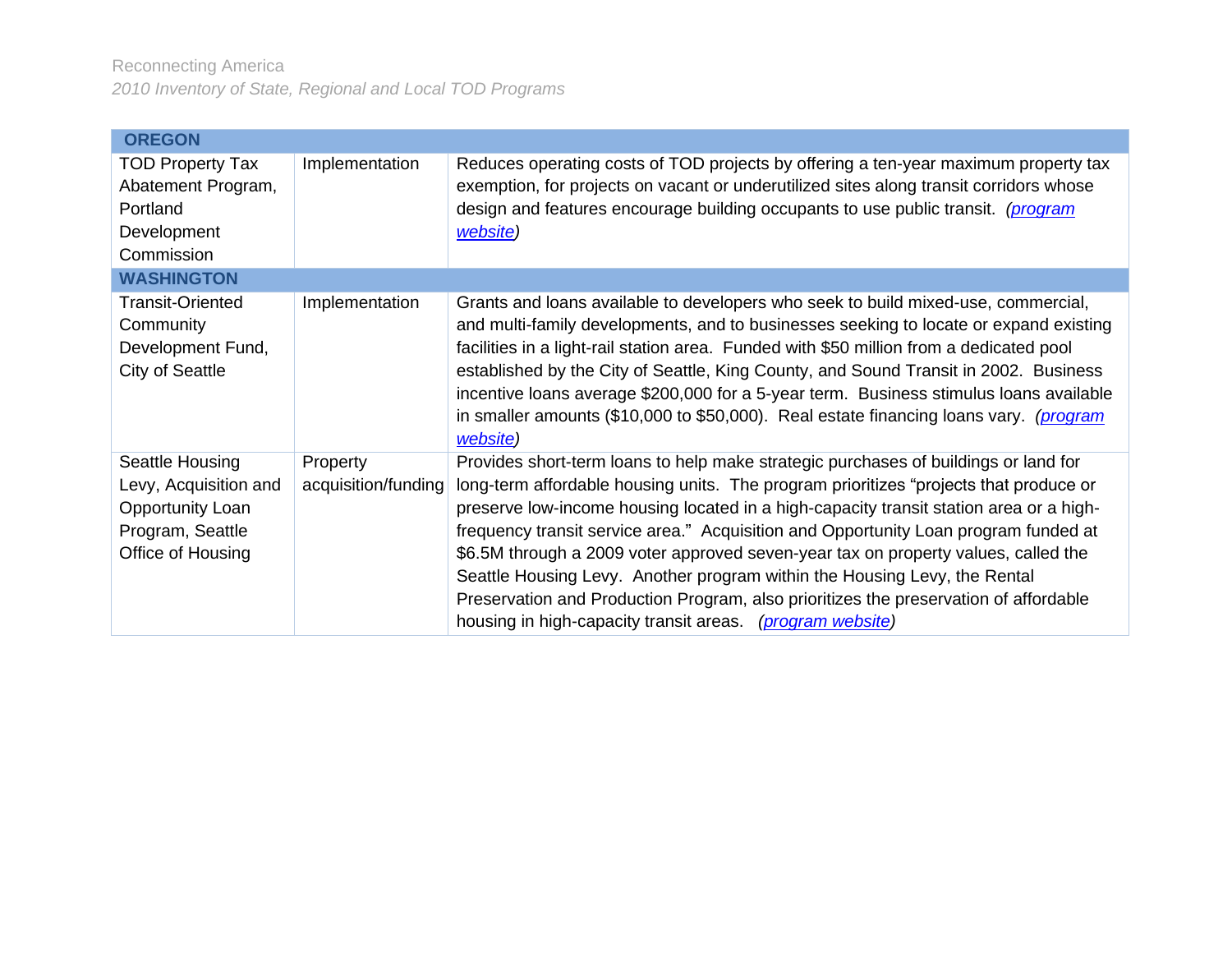# <span id="page-23-0"></span>Conclusions and Next Steps

In conducting this research, a number of cross-cutting themes became evident. First, it appears that the introduction of TOD programs is on the rise. Many of the interviewees noted that they often receive inquiries from other states/localities that are interested in adopting comparable programs, and this research effort uncovered a number of proposed programs that are currently being developed. The most common forms of funding for TOD programs are general fund revenues or bonds, and programs at the regional level often use federal STP or CMAQ funds.

The amount that each program is used or accessed by its target audience varies greatly from place to place. Some TOD programs are rarely used while others, such as the Metropolitan Transportation Commission's TLC program, are oversubscribed every cycle and can only fund a portion of applicants. While more analysis is needed to determine what makes some programs more heavily used than others, it is likely that the state of the current economic market may be inhibiting the use of some programs. Another factor may be a lack of sufficient outreach and education about the programs' existence and about how to access funds. The transparency and clarity of information about these programs varies greatly, with some agencies providing clear websites with detailed information about their programs and others offering minimal or no information online.

Although this effort did not involve in-depth analysis of individual programs, the research team has made three recommendations regarding TOD funding programs:

- 1. It is essential that TOD programs are designed to fit the needs of the place they are designed to serve. The type of program (i.e. planning vs. implementation) and the target audience will depend on a range of factors, such as the scale and quality of the regional transit network, the nature of the land development market and the extent to which TOD has been successfully implemented in the region.
- 2. While adopting TOD-supportive programs can be an important part of implementing quality transit-oriented development, it is just one piece of the puzzle. Implementing TOD requires an alignment of policies, plans and investments at many scales, as well as the involvement of a broad set of actors, including development and real estate professionals, community organizations, citizens and elected leaders, to name a few. In addition, removing policy barriers to TOD may prove equally important. Common policy barriers include zoning that prohibits mixed-uses or higher densities near transit, transportation investment patterns that do not support transit ridership, or state laws that prohibit the use of value capture mechanisms like taxincrement financing to support TOD.
- 3. Not all of the programs presented here include an affordable housing component. As stated, each TOD program must be tailored to the needs of